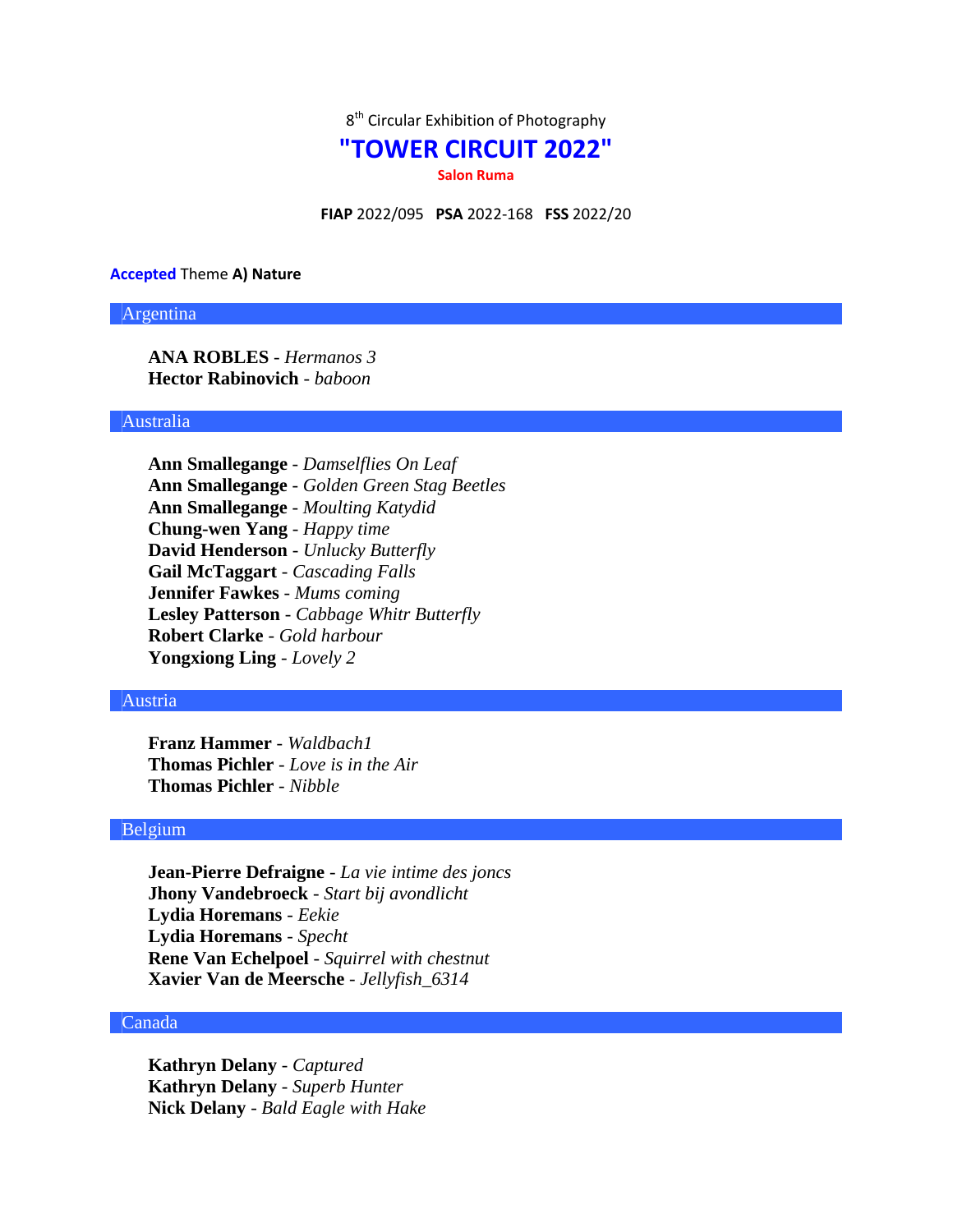**Nick Delany** - *Fresh Catch*

#### China

**DEGUI ZHU** - *ECHO* **DEGUI ZHU** - *Embrace3* **Dingya Xu** - *e-le* **Dingya Xu** - *fu-yu-zi* **Dong Zhu** - *Embrace* **Dong Zhu** - *landing* **Dong Zhu** - *Singing* **Dongping Yang** - *Graceful dancing* **Gabuzang cailang** - *hide and seek* **Gang Lu** - *Crystal-clear water* **Guomei Yang** - *Like fish in water* **Houyu Liu** - *Scales of the earth* **Houyu Liu** - *Vast expanse* **Houyu Liu** - *Wind erosion* **Jiajun Niu** - *lonely* **Jiajun Niu** - *swan lake 10* **Jiajun Niu** - *swan lake 3* **Jiangchuan Tong** - *Gypaetus barbatus* **Jiangchuan Tong** - *Return home* **Jiuru Liang** - *Peaks illuminated by golden rays* **Jiuru Liang** - *Sunset on Jigong Mount* **Jurong Yu** - *Flowing clouds* **Jurong Yu** - *Guangxi Langshan Mountain 3* **Jurong Yu** - *Spectacular views in Xinjiang 9* **Liang Wu** - *Home* **Ping Xu** - *Dreamlike Zhagana* **Shengfu Jiao** - *A sentinel* **Shengfu Jiao** - *contend* **Shengfu Jiao** - *Kendekoke* **Xiaoping Mao** - *Feed* **Xiaoping Mao** - *Fight for food* **Xiaoping Mao** - *Home* **Zhimin Zhang** - *hopeless eye*

### Cyprus

**TEVFIK ILERI** - *the fishing kingfisher*

### Denmark

**Jorgen Kristensen** - *The Jay 2*

England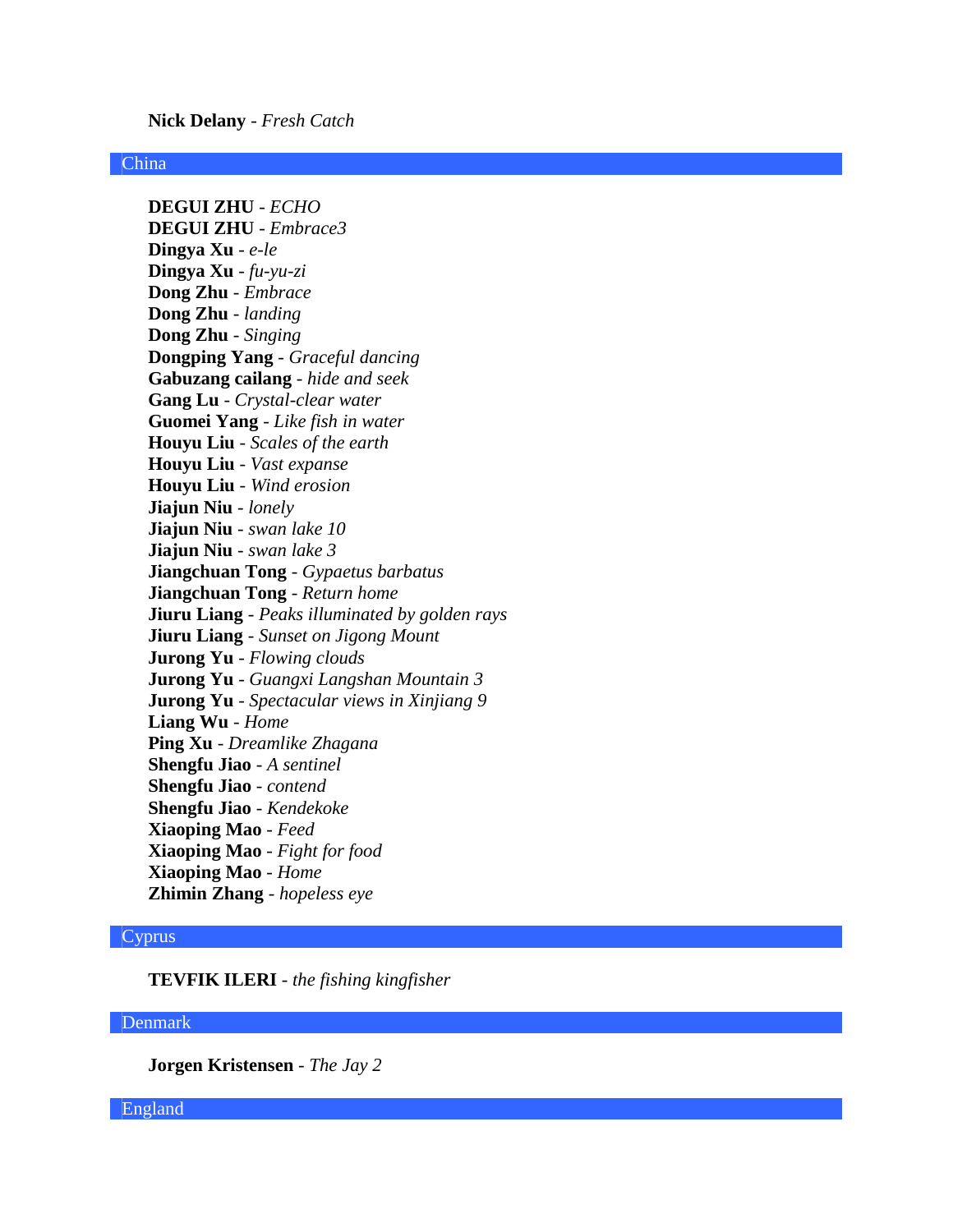**|Ann Nissen** - *Calico Illioneus Butterfly* **|Ann Nissen** - *Gecko* **|Ann Nissen** - *Red Eyed Green Tree Frog* **Andrew Munro** - *Chimp fishing for Ice* **Andrew Munro** - *flamingo preening* **Barbara Jenkin** - *Bromeliad Repose* **Barbara Jenkin** - *Owl Eating 2* **Barbara Jenkin** - *Striped Climber* **Charles Shepherd** - *Bald Eagle 02* **Jay Hallsworth** - *A Lonely Butterflyfish* **jennifer margaret webster** - *Red Squirrel living life on the edge* **jennifer margaret webster** - *we have lift off* **Wendy Allard** - *Chameleon Waiting* **Wendy Allard** - *Frog Peeping* **Wendy Allard** - *On the Stump* **Yealand Kalfayan** - *Black-veined White at Dawn* **Yealand Kalfayan** - *Comma Butterfly on Bark*

#### Finland

**Juha Jokinen** - *Morning fog*

France

**Annie DORIOZ** - *Marionnette* **Emmanuel Graindepice** - *Chapi chapeau* **Emmanuel Graindepice** - *Le chef d'orchestre* **Emmanuel Graindepice** - *Suspended lightness 2*

### **Germany**

**Birgit Pustelnik** - *Colour Chord* **Christian Scholz** - *Kamel* **Dagmar Petersohn** - *Dreamy* **Michael E. Dr. Böttcher** - *Water fall No. 13* **Mona Moraht** - *ground squirrel* **Ruediger Schulz** - *Jump High* **Susanne Kaufmann** - *Krokus mit Biene* **Ursula Bruder** - *Lofoten rocky coast 1* **Ursula Bruder** - *Lofoten sunset 5*

### **Greece**

**Iannis Skotiniotis** - *Pelican on the lake*

Hong Kong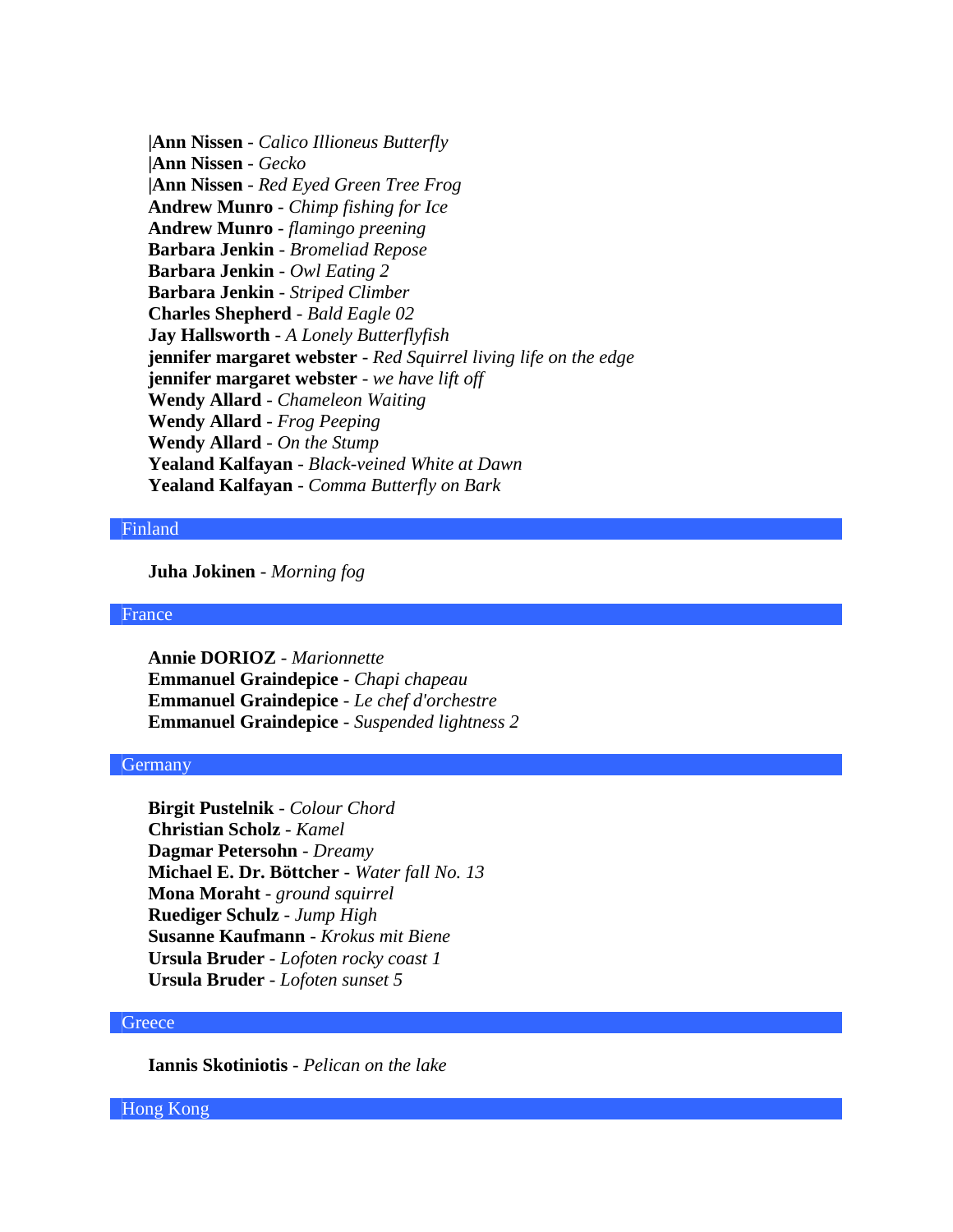**CHI KUN CHOI** - *Take a break* **Ching Ching Chan** - *Coaching 002* **Ching Ching Chan** - *Halieutic* **Ching Ching Chan** - *Selfless Mother Feeding In The Rain* **DIANA CHAN** - *Mantis and Water Droplets* **DIANA CHAN** - *Me First* **DIANA CHAN** - *Rendezvous* **VOON WAH WONG** - *Crested Honey Buzzard 10* **VOON WAH WONG** - *snow monkey 06* **VOON WAH WONG** - *snow monkey 11*

# Hungary

**dr Pap Gizella** - *Skedaddle* **Gabriella Jerszi** - *Larva* **Gabriella Jerszi** - *Pendent* **Gyongyi Hipsagh** - *Bon apetit* **Gyongyi Hipsagh** - *I got tired* **Istvan Kerekes** - *Calopteryx splendens* **Istvan Kerekes** - *Panurus biarmicus* **Istvan Kerekes** - *Rana esculenta* **Laszlo Fuleki** - *Country road*

#### India

**Amitava Banerjee** - *TOSSED TO SWALLOW* **Indranil Ghosh Dastidar** - *A Bird with two heads* **Indranil Ghosh Dastidar** - *A mouthful* **Indranil Ghosh Dastidar** - *Fear of Unknown* **Indranil Ghosh Dastidar** - *Safe Landing*

#### Indonesia

**ajar setiadi** - *green snake* **ajar setiadi** - *Long tail bird* **ajar setiadi** - *Perfect reflection* **Ang Michael Sidharta** - *WF Sunbird* **Aris Sanjaya** - *After Rain 175* **Aris Sanjaya** - *Fulcolor chameleon 830* **Aris Sanjaya** - *Menerkam Mangsa 368* **Aris Sanjaya** - *Real blue viper snake 992* **Cindy Agustiningsih Budiono** - *I'm sweating 5728* **Edwin Setiabudi** - *Dancing in the sky* **Edwin Setiabudi** - *Time to eat* **Erwin Gucci** - *Merah Madu 01* **Flora Rikin** - *Climbing 185*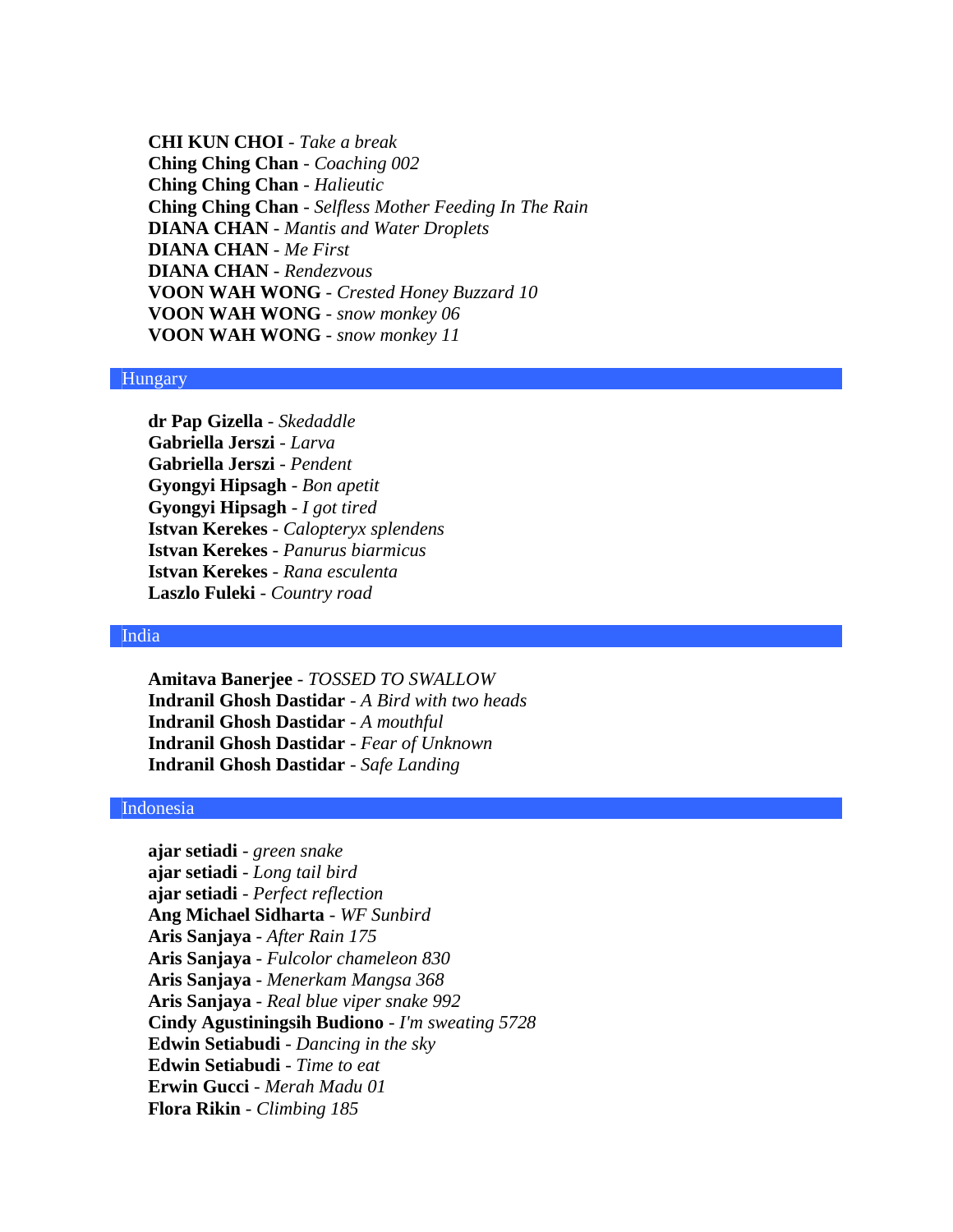**Flora Rikin** - *Eat Voraciously 691* **Flora Rikin** - *Poor Beautiful Fish 021* **Hans Justin** - *Art of Nature* **Hans Justin** - *Herculean Fighter* **Hans Justin** - *Nature's History* **Hans Justin** - *Tiny Wonder* **Hardiono Pusponegoro** - *Acrobatic feeding* **Hermandari Kartowisastro** - *Nat Park Patagonia 7669* **Ira Sidik** - *Dance With Me* **Ira Sidik** - *Pine Trees* **Irine Wiguno** - *X ray froggy* **J. Teguh Widjaja** - *SUCKING THE FLOWER* **Kamelia Kusuma** - *Perfect Dive* **Kamelia Kusuma** - *White Flanked Sunbird 005* **Kyra Modesty** - *Charismatic* **Lisdiyanto Suhardjo** - *Bird Couple* **Lisdiyanto Suhardjo** - *Dark Brown Viper* **Lita Legowo** - *Face to face* **Lita Legowo** - *Snail Down 101* **Mahendra Putra Lim** - *Si Cula tiga 840* **Mahendra Putra Lim** - *Tarik 659* **Martha Suherman** - *BEE EATER 01* **Martha Suherman** - *BEE\_EATER\_16* **Nia Hargono** - *Asian Paradise Flycatcher* **Nia Hargono** - *Gigi Hiu Beach* **Nia Hargono** - *Grenjengan Waterfall* **oscar wijaya** - *butterfly manting* **Parulian Parulian** - *Kupu-Kupu 04* **Rohani Tanasal** - *ciblek* **Rohani Tanasal** - *cicipadimandi* **Rohani Tanasal** - *minivetbogor2anak* **Rubby Adhisuria** - *Lobata attack position* **Rubby Adhisuria** - *Super Ant* **Rubby Adhisuria** - *white flower and me* **Sally Widjaja** - *have yo queue to get food* **Sally Widjaja** - *Mother and baby* **Sally Widjaja** - *Spiny flower mantis* **Sally Widjaja** - *Watch on you* **Saskia Safiani** - *Love u mama* **Saskia Safiani** - *sharing please* **Sofi Aida Sugiharto** - *Birds on red cherry* **Sofi Aida Sugiharto** - *eating dragonfly* **Sofi Aida Sugiharto** - *Red eyes frog* **Teddy Setiawan** - *Banyu Wana Water fall, Bali* **Teddy Setiawan** - *Mengamati 827* **Teddy Setiawan** - *Ular Cokelat 126* **Tirta Widjaya** - *Calling 445*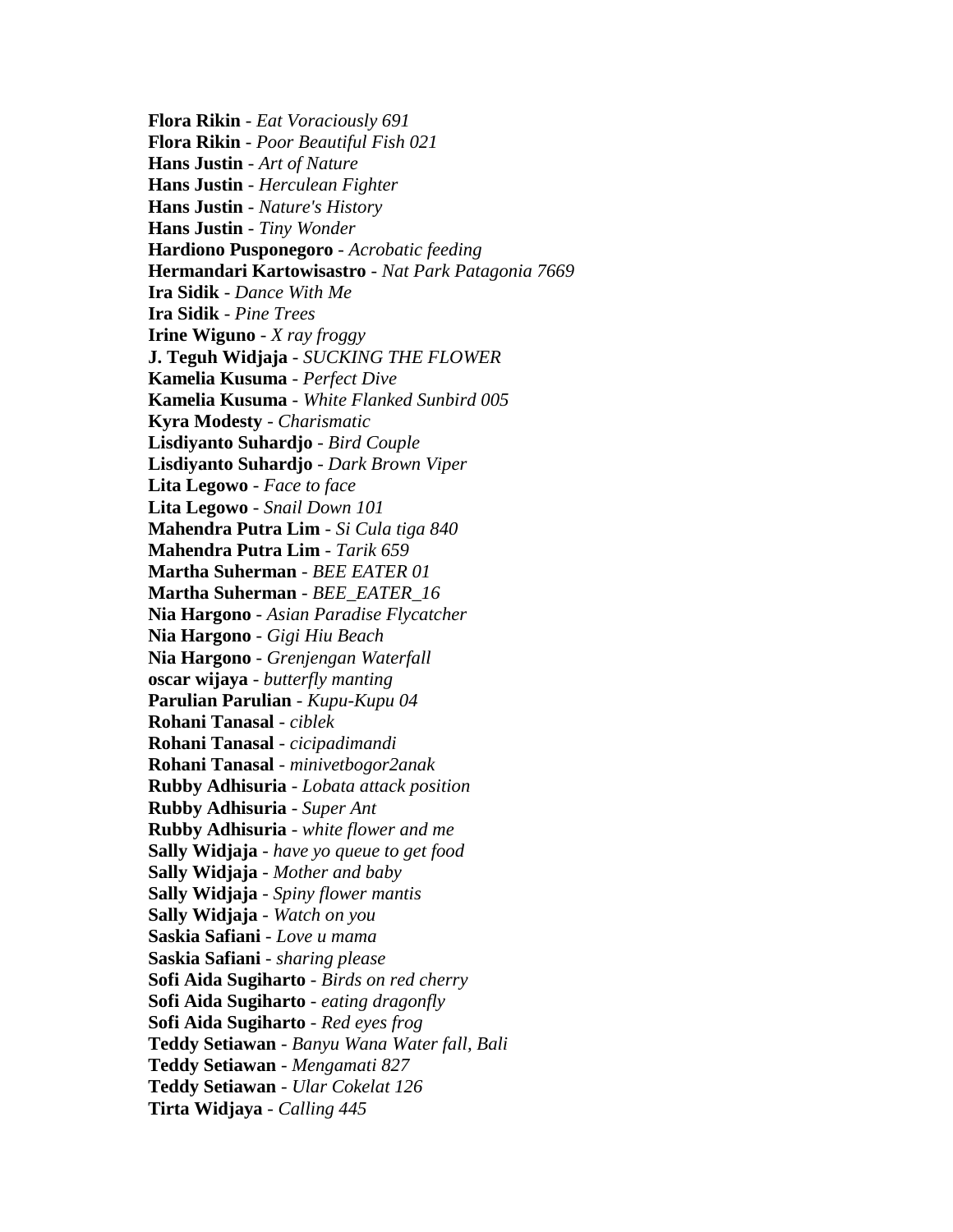# **Venisiana Dharmayanthi** - *Red Berry Party*

#### Ireland

**MARK TAYLOR** - *Great Grey* **MARK TAYLOR** - *Starling skyline Lough Ennell*

### Italy

**Alvaro Valdarnini** - *Dragonfly Damsel on Borage* **Alvaro Valdarnini** - *River dragonfly* **domenico lorenzoni** - *colline toscane* **Enzo Righeschi** - *Garzette in lotta n. 1* **Enzo Righeschi** - *Garzette in lotta n. 2* **Enzo Righeschi** - *Il nido dello storno 1* **Enzo Righeschi** - *Il nido dello storno 3* **Eugenio Fieni** - *Glacier Landscape 22.13* **Giovanni Frescura** - *fiaba 2* **Giovanni Frescura** - *white arctic fox* **Giuseppe Bernini** - *Antelope 01* **ivana sancandi** - *Blue butterfly* **ivana sancandi** - *Contrast* **Martina Meoli** - *Butterfly 02* **Paolo Mugnai** - *Dance in the rain* **Silvia Sansoni** - *Gruccione* **Valentina D Alia** - *Caligo eurilochus*

# Luxembourg

**Mike Weiwers** - *Morning fog* **Mike Weiwers** - *The peak* **Romain Clement** - *Cockchafer* **Romain Clement** - *Eagle Eye* **Romain Clement** - *upside down*

# Macau

**Sherman Cheang** - *Voice Of Love*

# Northern Ireland

**Cyril Boyd** - *European Wolf*

### Norway

**Atle Sveen** - *Jackal versus vulture* **Atle Sveen** - *Little owls in a tree*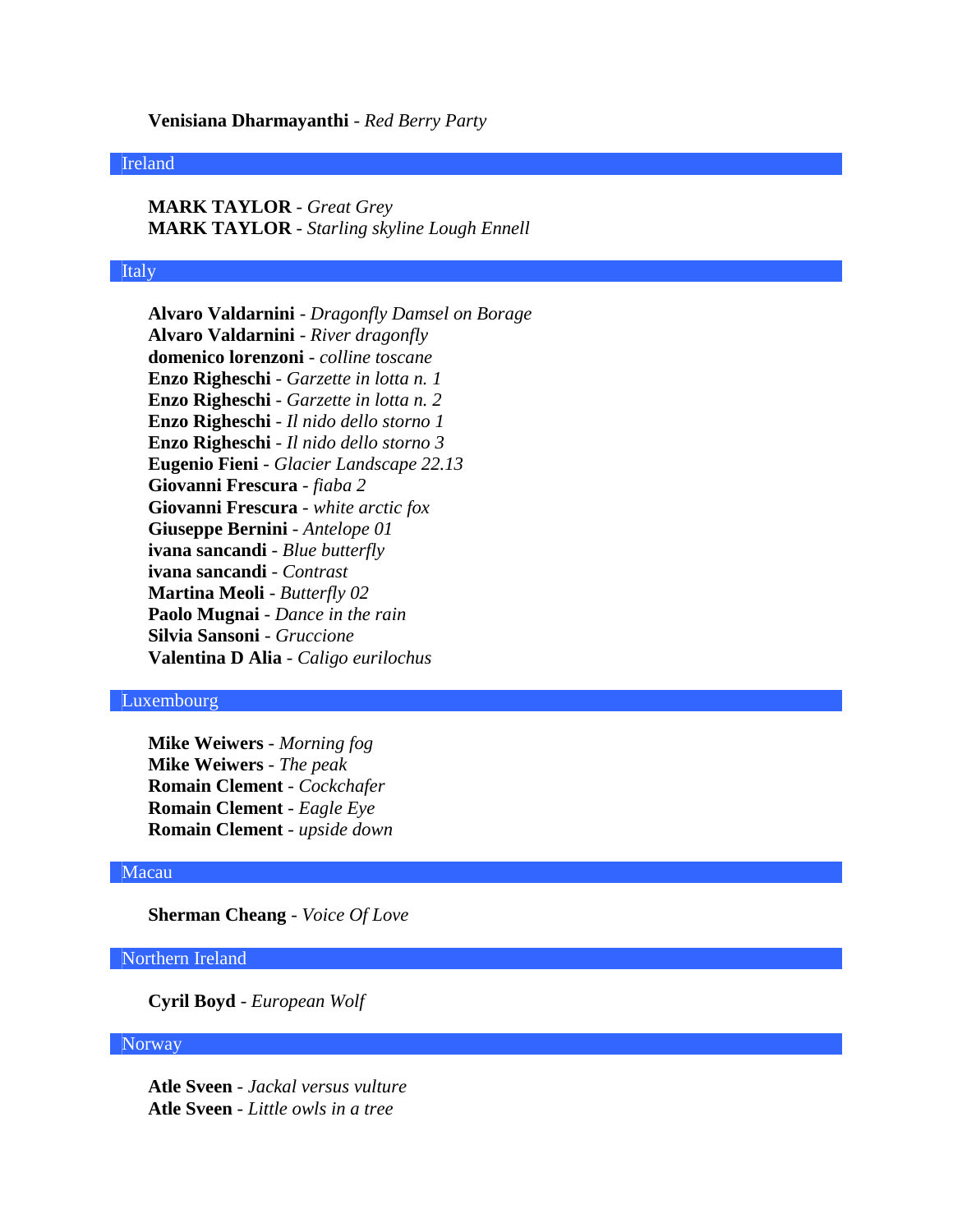**Kjersti Holst** - *black-headed gull fighting* **Nina Jonsson** - *Four cormorants* **Nina Jonsson** - *Heron bath*

### Poland

**Kamila Wisniewska-Halka** - *Short Rest* **Pawel Ulaniuk** - *Split second*

#### **O**atar

**Ahmed Mohamed Hassan** - *Magic Color*

# Scotland

**Alexandra McOrist** - *Beakfull* **Keith Thorburn** - *Otter and Water* **Keith Thorburn** - *Pine Marten Skipping the Snow*

#### Serbia

**Borislav Milovanovic** - *Little One* **Edo Iglic** - *Monkey business* **Slobodan Cavic** - *Butterfly 2* **Slobodan Cavic** - *Struggle for survival 2* **Vojislav Lukovic** - *Cheer leader* **Vojislav Lukovic** - *Fighters and observer* **Vojislav Vojo Pesterac** - *Up to the waist 9377*

### Singapore

**Lee Eng Tan** - *Oriental Honey Buzzard 53*

### Slovenia

**Aleksander Cufar** - *Love XXL* **Janez Podnar** - *Family Flight* **Janez Podnar** - *Love in the Nest* **TOMI KRIZAJ** - *YELLOW DRAGON*

# South Africa

**Francois Van der Watt** - *Duo in the dust 2*

#### Spain

**ALBERTO JOSE MORENO JURADO** - *MAGIC TORCAL*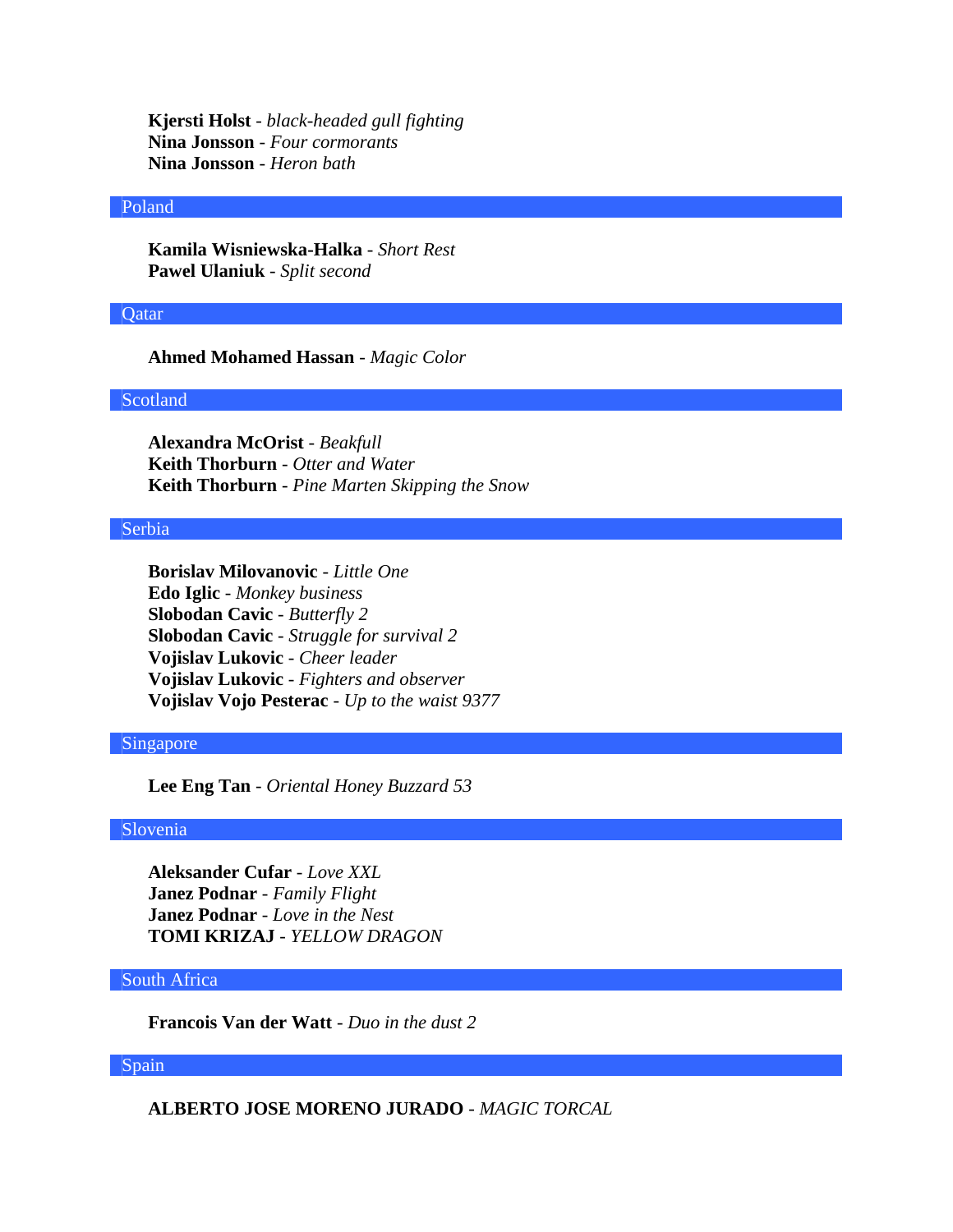# **ALBERTO JOSE MORENO JURADO** - *MUNDO KARSTICO*

**Joan Gil** - *Blue and red* **Joan Gil** - *Egretta jumping*

# Sweden

**Peter Reichel** - *Lightning*

#### Taiwan

**Chin Tzu Weng** - *Many children040* **Chin Tzu Weng** - *Want to fight01* **Hsiu-Chin Lee** - *Altruistic* **Hsiu-Chin Lee** - *hello brothers* **Hsiu-Chin Lee** - *Love each other 01* **Hsiu-Chin Lee** - *water fishing* **Jen-Chieh Chang** - *Dont push me* **MingHang Lai** - *Glad to meet you* **MingHang Lai** - *I am the leader* **WEI CHANG KUO** - *Affection* **WEI CHANG KUO** - *Brood 1* **WEI CHANG KUO** - *Feeding 1* **WEI CHANG KUO** - *Lntimacy*

#### Ukraine

**OLEG ZHYLIN** - *Dragonfly*

# USA

**Bac Bui** - *Sunset in Yosemite* **Ilona Linnoila** - *Monarch Larva on a Twist* **Ken Weaver** - *Heron Arising* **Kevin Bacher** - *Stacked Lenticular* **Melissa Cramer Sonnen** - *Eyelash Palm Pit Viper 1* **Melissa Cramer Sonnen** - *Snake 2* **Terry Dickerson** - *Curious Shrimp* **Terry Dickerson** - *Geribaldi* **Terry Dickerson** - *Jellyfish Glides*

# Vietnam

**Duong Duy Khang** - *kiem moi* **Duong Duy Khang** - *tinh mau tu* **Duong Vu** - *Feeding 3* **Duong Vu** - *Nesting* **Duy Thong Vu** - *Bait Painting*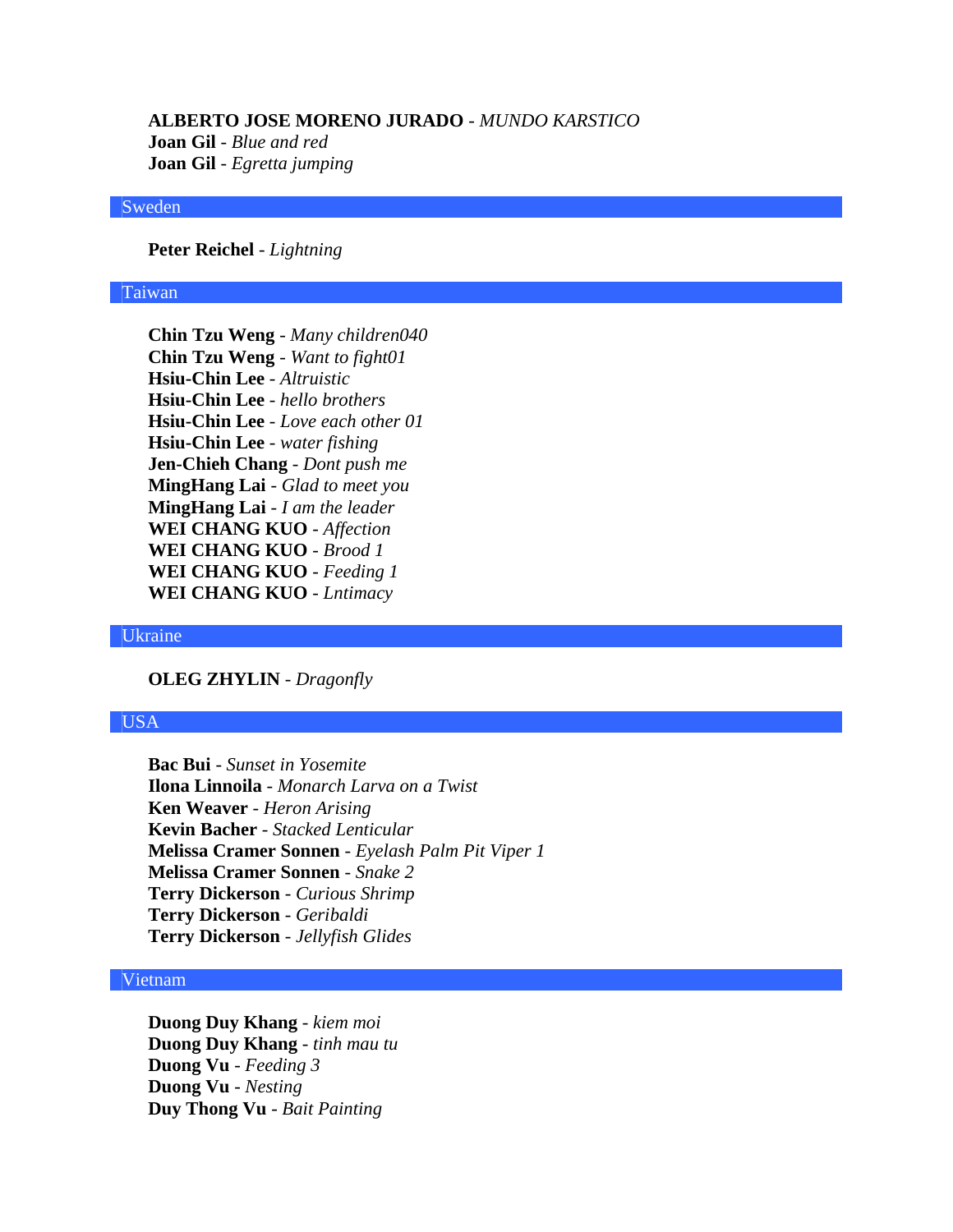**Duy Thong Vu** - *Hardship* **Duy Thong Vu** - *Mother's Love* **Hai Vu** - *Ran xanh bat moi* **HAO DANG** - *An la* **HAO DANG** - *Dong ca* **HAO DANG** - *Gap o dam Van Long*

### Wales

**Andy Polakowski** - *Copperband Butterfly Fish* **Angela Bonner** - *Bewick v Mute Swan* **Dave Jowitt** - *Greenfinch in the Rain*

 $8<sup>th</sup>$  Circular Exhibition of Photography

# **"TOWER CIRCUIT 2022"**

**Salon Ruma**

**FIAP** 2022/095 **PSA** 2022-168 **FSS** 2022/20

### **Accepted** Theme **B) Open Color**

Argentina

**ANA ROBLES** - *MARY* **ANA ROBLES** - *Mundari 3* **ANA ROBLES** - *Mundary* **Hector Rabinovich** - *mocoso*

### Australia

**Gail Mooney** - *Roof With A View* **Ian English** - *Racing in a storm* **Ian English** - *Tongue in Cheek* **Keith Seidel** - *Reflected Portrait* **Leanne Robson** - *Duo* **Noelene Kuzman** - *Cool Guy* **Noelene Kuzman** - *Couple in Purple* **Sandy Mahon** - *Golden Huntsman* **Yongxiong Ling** - *Horse fighting 9* **Yongxiong Ling** - *Old woman 6*

# Austria

**Franz Hammer** - *gedankenverloren* **Thomas Pichler** - *Ana*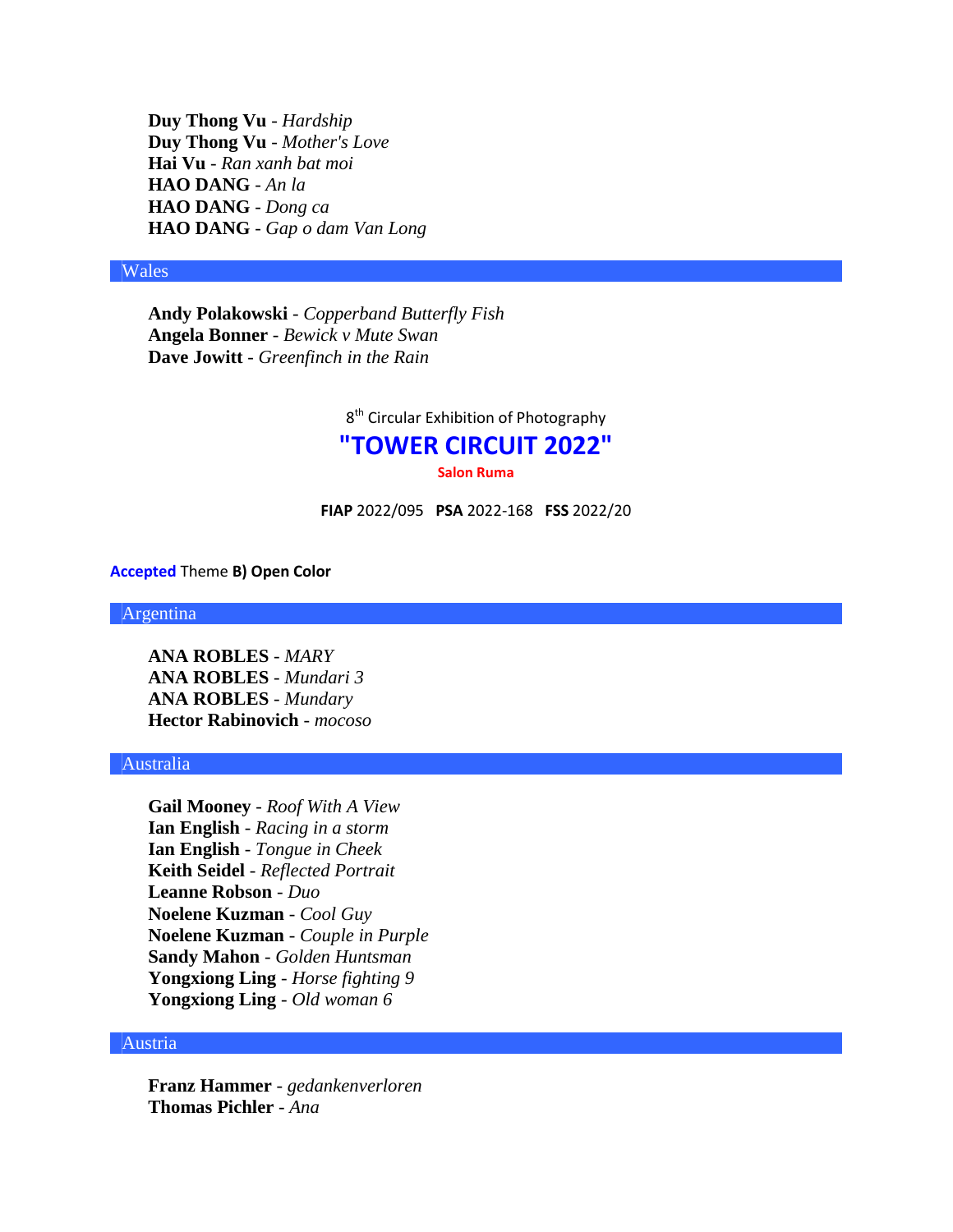### **Thomas Pichler** - *Reflection*

### Belgium

**ALEXANDRE LONCKE** - *Equilibre* **Claude Simon** - *Universal Time* **FRANCIS NICOLL** - *Saphira 4* **Jean-Pierre Defraigne** - *La couverture rouge* **Xavier Van de Meersche** - *Pretty Cruella\_2103*

# Canada

**Danlei Ye** - *Livelihood of Iranians59* **Nick Delany** - *I'm not sharing*

#### China

**Changyu Tong** - *Peasant bumper crops* **Changyu Tong** - *Walk by Bromo* **Chunjie Wang** - *Oujiang after rain* **DEGUI ZHU** - *CULTIVATING3* **Dong Zhu** - *playing* **Dongping Yang** - *Spring has come* **Fang Liu** - *Chinese Mahjong* **Fang Liu** - *Flowers blooming* **Guifang Liang** - *Faith* **Guizhong Guo** - *Gaze by the door* **Guizhong Guo** - *Little bride* **Haijun Zheng** - *Innocent* **Hanfan Zhou** - *Saintess* **Hanxin Li** - *Beauty* **Haowei Jiang** - *Earth dragon vein* **Haowei Jiang** - *In deadly danger* **Houyu Liu** - *The faith in heart* **Huizhen Chen** - *Nostalgia* **Jiajun Niu** - *kiss* **Jiangbin Chang** - *Return at dusk* **Jianjun Huang** - *Beach comber* **Jianjun Huang** - *Layer upon layer of green hills* **Jianping Liu** - *Dawn* **Jie Zhang** - *Different world* **Jie Zhang** - *Monochrome world* **Jinan Xu** - *Household on the sea* **Jinli Zhao** - *Windy desert* **Jinli Zhao** - *Yardang smoke* **Jurong Yu** - *Life in Daliangshan 21* **Jurong Yu** - *Take snow travel*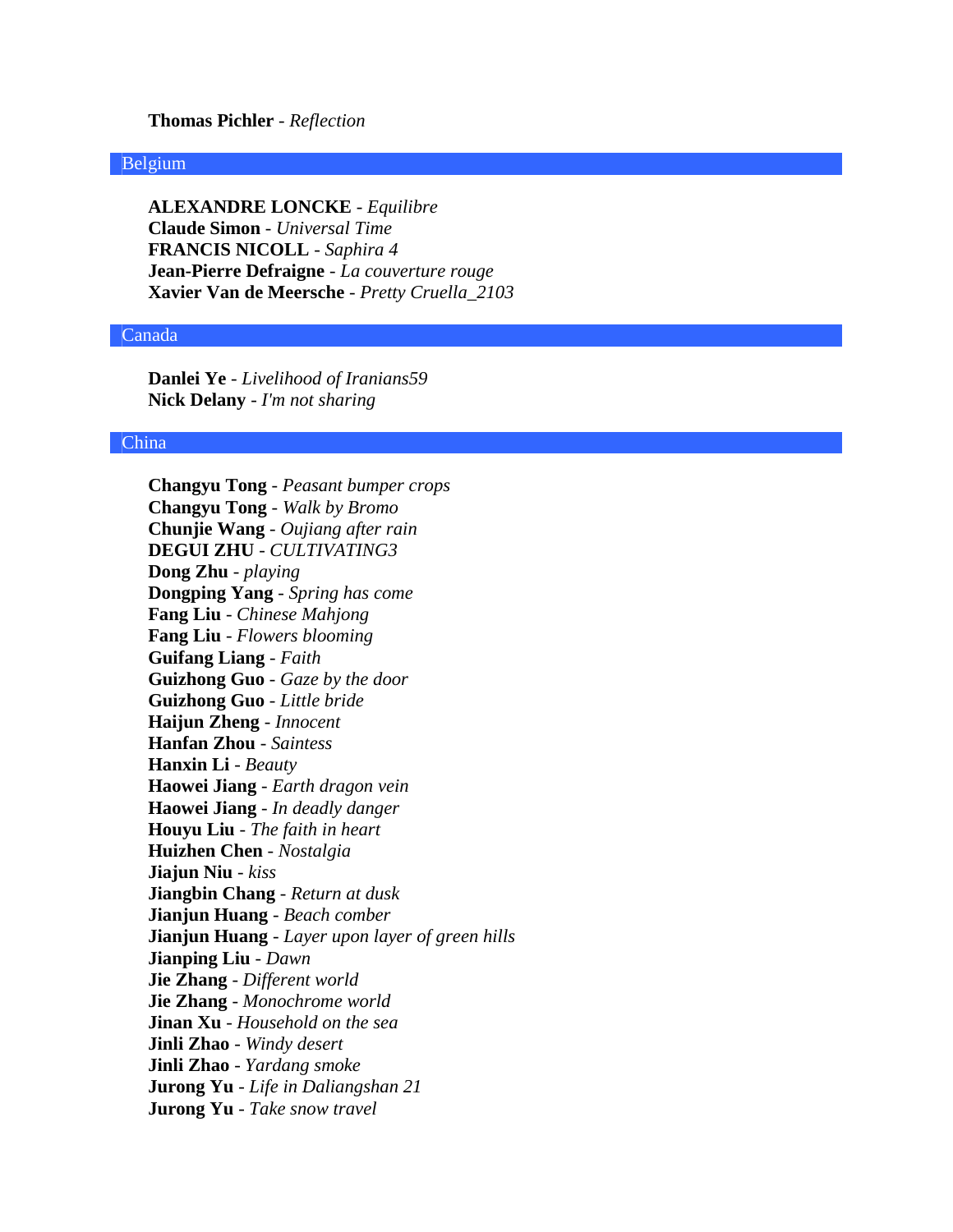**Lianchun Zhang** - *Rosy clouds all over the sky* **Liang Wu** - *Meet on a narrow path* **Liang Wu** - *Sweet fruit* **Liang Wu** - *The beautiful game 1* **Liang Wu** - *Tree frogs and flowers 2* **Ping Xu** - *Meet by chance* **Shengfu Jiao** - *Sunshine through the mist 2* **Shengfu Jiao** - *the storm is coming* **Shengshu Zhu** - *Nanjing Eye - Pedestrian bridge* **Shengshu Zhu** - *Spread your wings* **Shicong Qiu** - *love of father* **Tian Zhong** - *Desire* **Wei Jin** - *Concentrate* **Wei Jin** - *Hold the goshawk* **Xiangui Zheng** - *Dryads* **Xiangui Zheng** - *girl and red flowers* **Xiangui Zheng** - *Girl and rose* **Xianyong He** - *New buddy* **Xiaoping Xiang** - *smiling baby* **Xingming Zhao** - *Prop* **Xuzhong Liu** - *Dancing girl in ancient town* **Yang Li** - *inverted reflection* **Yang Li** - *pregnant woman* **Yang Li** - *treasure on palm* **Yaping Ma** - *Music lingered* **Yichi Wang** - *Movies in the countryside* **Yuehai Zhu** - *Ship in desert* **Zongying Wang** - *shy* **Zuping Zhang** - *Elks in the forest*

# Cyprus

**KLEA KYPRIANOU** - *Martina* **KLEA KYPRIANOU** - *Peace Not War* **TEVFIK ILERI** - *FACE TO FACE* **Thanasis Hadjipavlou** - *Be authentic*

# Denmark

**Bjarne Juhl Hansen** - *Dressmakers opus 3* **Jorgen Kristensen** - *Axelborg* **Jorgen Kristensen** - *Cristine 10* **Jorgen Kristensen** - *Sofia Emilie 2* **Thomas A Christensen** - *Aarhus vs Navitas*

# England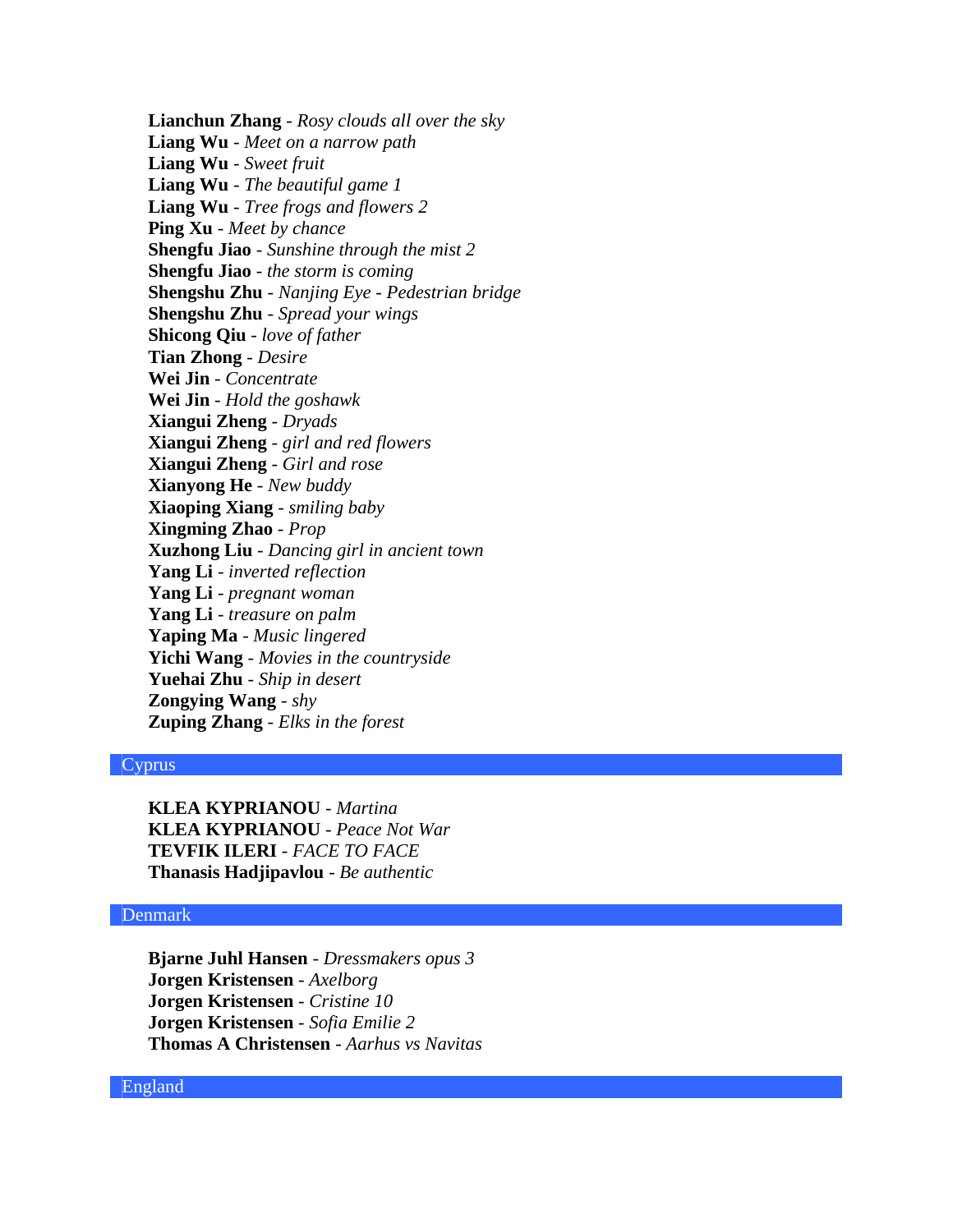**Alistair Balharrie** - *Sophie* **Andrew Munro** - *Beautiful and Dangerous* **Barbara Jenkin** - *Ladder Reflection* **Barbara Jenkin** - *Mirage in Pink* **Barbara Jenkin** - *Red Eyed Tree Frog 10* **Barbara Jenkin** - *Wrapped in Feathers* **Carole Brown** - *Mountain Road* **Charles Ashton** - *Gelato* **Charles Shepherd** - *Carla 04* **Charles Shepherd** - *Elle 04* **Charles Shepherd** - *Fur Hood 01* **Charles Shepherd** - *Mermaid 01* **Darren Pullman** - *Aloe Vera Plant* **Jay Hallsworth** - *Gary* **Jay Hallsworth** - *We Need To Talk* **jennifer margaret webster** - *Kitty high Endurance* **jennifer margaret webster** - *Quality* **Johhn Wilderspin** - *Beach walk* **Johhn Wilderspin** - *Finding my way home* **MAUREEN TOFT** - *Kingfisher Impression* **Michael Lane** - *Gotcha* **Wendy Allard** - *Anna Maria* **Wendy Allard** - *Beauty and Decay* **Wendy Allard** - *Mask in Red* **william wilson** - *Pink Water drop*

# Finland

**Janne Lehti** - *Goalie* **Janne Lehti** - *Sideline* **Juha Jokinen** - *Fine art portrait 1* **Juha Jokinen** - *Portraiture 10* **Juha Jokinen** - *Portraiture 8* **Juha Jokinen** - *Red Cloth and Rosanne 1*

## France

**Annie DORIOZ** - *La p'tite bombe* **Christian Mangeot** - *Palais des papes, Avignon-1* **Regis RAMPNOUX** - *NS in purple 2* **Reine Jacquemijn** - *Denna Le Fay 3*

#### Germany

**Birgit Pustelnik** - *Any Weather* **Birgit Pustelnik** - *Waterways* **Christian Scholz** - *Mondfinsternis*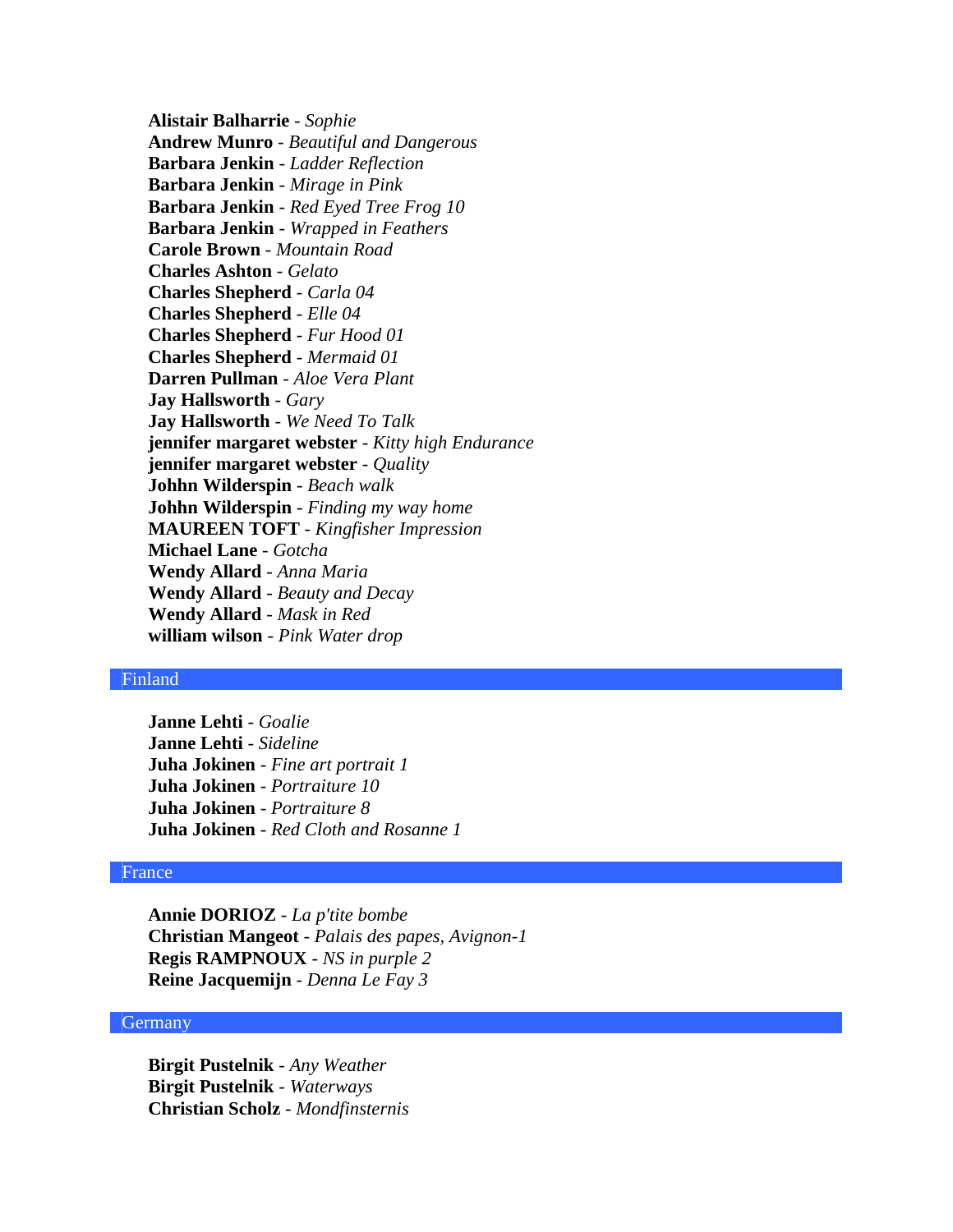**Christian Scholz** - *Tower Bridge* **Dagmar Petersohn** - *Sorry* **Herdis Halvas-Nielsen** - *Mursi boy with horns* **Manfred Kluger** - *bird of fire-1* **Manfred Kluger** - *daydreaming-1* **Manfred Kluger** - *springtime-4* **Mona Moraht** - *Manarola* **Mona Moraht** - *togetherness* **Ursula Bruder** - *Midnight Mirror* **Wolfram Wildner** - *Geländer*

#### **Greece**

**EVA LAMBROPOULOU** - *CONSTANTINA ROSE* **Iannis Skotiniotis** - *Upheaval*

# Hong Kong

**Chi Fun Fanny Ng** - *Spot Light on the Mountain* **CHI KUN CHOI** - *Dont cry baby* **Ching Ching Chan** - *Innocence* **Ching Ching Chan** - *Mad Woman* **Ching Ching Chan** - *Soft And Passionate* **Ching Ching Chan** - *Spot Of Pureness* **KA WAI LI** - *CHARMING* **KA WAI LI** - *MOONSHINE* **Tony Chi Keung Au Yeong** - *The Whale And The Ship*

### Hungary

**dr Pap Gizella** - *The prisoner* **Gabriella Jerszi** - *Racers* **Gyongyi Hipsagh** - *Bending* **Gyongyi Hipsagh** - *Eve and the apple* **Gyongyi Hipsagh** - *With the horn* **Istvan Kerekes** - *Anastasiya and Valeriia* **Istvan Kerekes** - *The look* **Istvan Kerekes** - *Visage from Iza valley* **Istvan Kerekes** - *Wild look* **Wittmer Laszlo** - *Anszi mysterious* **Wittmer Laszlo** - *Maya confident* **Zoltan Lokos** - *Old door*

# India

**BHASKAR ATHAVALE** - *MAHA GANGA ARATI 02* **SUDHIR SAXENA** - *LIFE*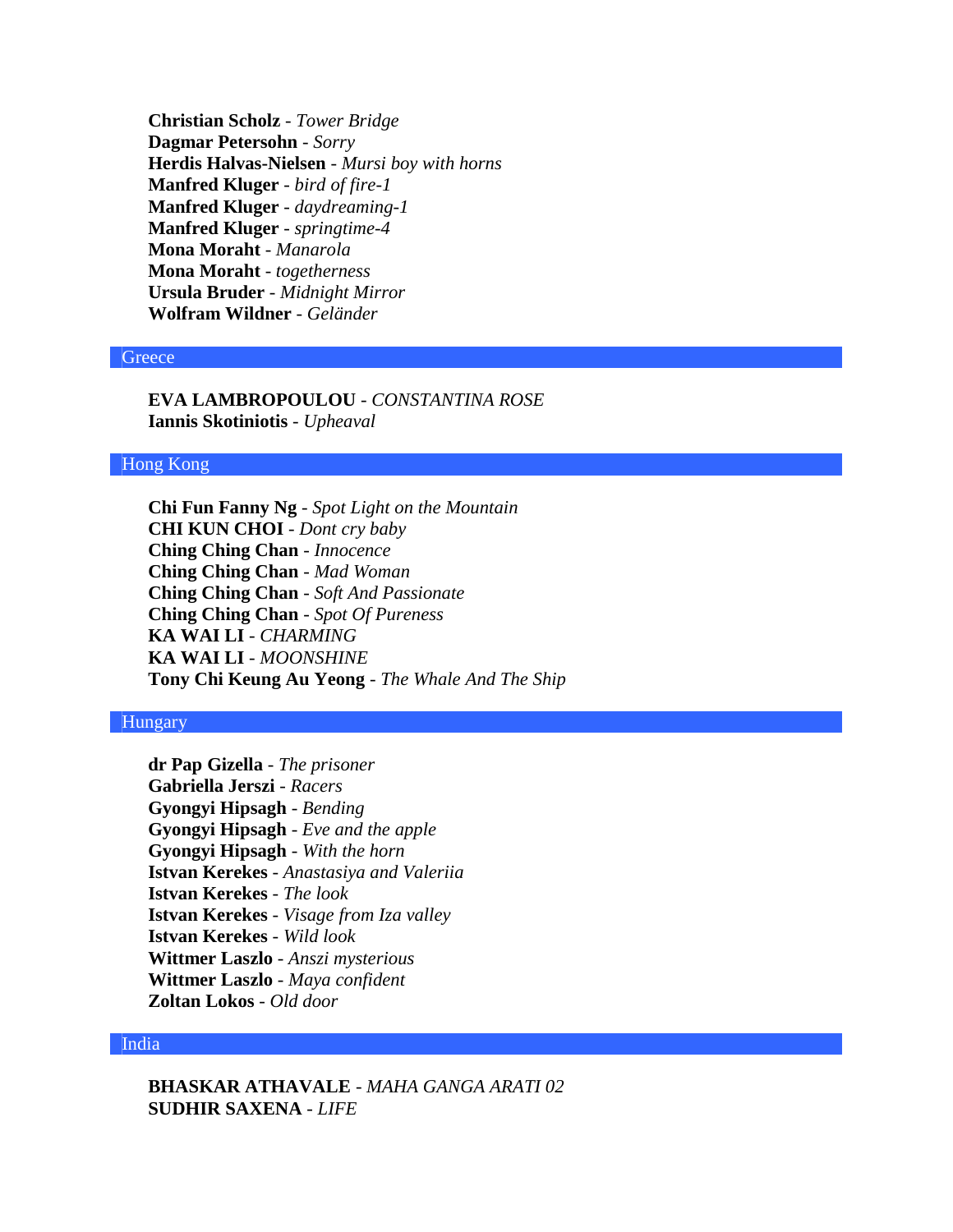### Indonesia

**ajar setiadi** - *Powder and violist 1* **ajar setiadi** - *The red head* **ajar setiadi** - *young nefertiti* **Ang Michael Sidharta** - *star formation* **Aris Sanjaya** - *Life is like a stairs 563* **Aris Sanjaya** - *Morning activity in Dal Lake* **David Somali-Chow** - *Beautiful and young lady* **Edwin Setiabudi** - *On Fire* **Flora Rikin** - *Butterfly Like 694* **Flora Rikin** - *Nice Touch Down 992* **Hans Justin** - *Plie* **Hardiono Pusponegoro** - *Wushu* **Hermandari Kartowisastro** - *BALI BEAUTIES 1849* **Hermandari Kartowisastro** - *RITUAL GEBUG ENDE* **Ira Sidik** - *Red Cabin* **Irine Wiguno** - *Reading the book195* **J. Teguh Widjaja** - *A TRAVELLER IN THE DESERT* **J. Teguh Widjaja** - *LOOKING FOR WISDOM* **J. Teguh Widjaja** - *PUPPET MASTER IN ACTION* **J. Teguh Widjaja** - *THE EXPRESSION OF RHYTM* **Kamelia Kusuma** - *Sitting Pretty* **Kyra Modesty** - *Ballerina* **Lili Yudiarta** - *Belajar* **Lili Yudiarta** - *Buffalo Race 004* **Lili Yudiarta** - *Pulang Semb`ayang 342* **Lita Legowo** - *Ar rhe top* **Lita Legowo** - *Drumm to the beat* **MARIA ADRIANI** - *Chinese Opera* **MARIA ADRIANI** - *My Dream* **MARIA ADRIANI** - *Pink Kuning Tepung* **Martha Suherman** - *Floating dance 320* **Nia Hargono** - *Sally in Action* **Rohani Tanasal** - *baletkuning* **Rohani Tanasal** - *leggonglvt* **Rohani Tanasal** - *petanigaramladang* **Rubby Adhisuria** - *drum beat dancing* **Rubby Adhisuria** - *my queen* **Rubby Adhisuria** - *Wingardium Leviosa* **Sally Widjaja** - *Flying Ballon* **Sally Widjaja** - *Ghost with cello* **Sally Widjaja** - *Perfection* **Saskia Safiani** - *Powder dance ballerina* **Sofi Aida Sugiharto** - *Perfect balance feeding* **Sofi Aida Sugiharto** - *Sally and Trumpet*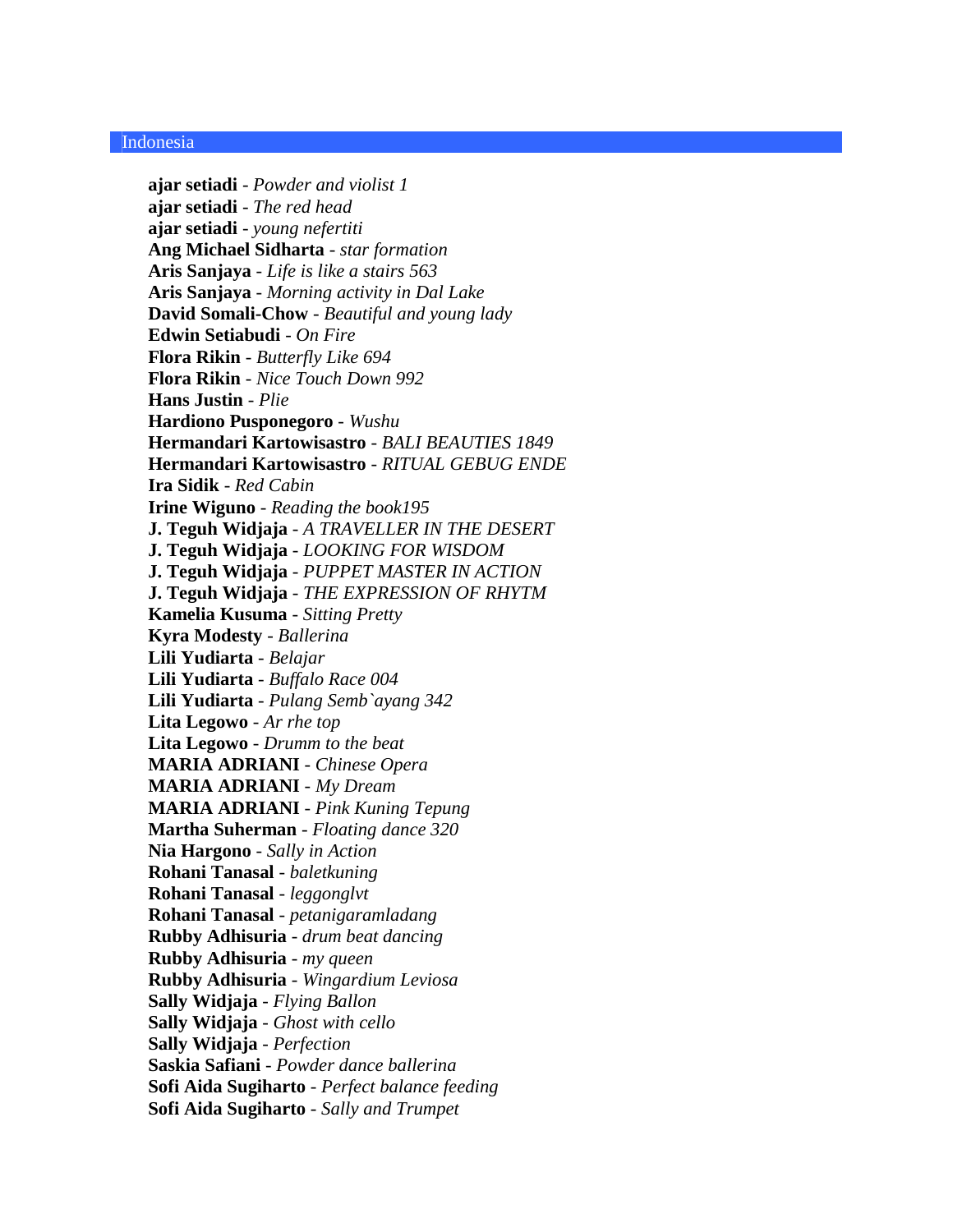**Sofi Aida Sugiharto** - *Tamblingan Boats* **Teddy Setiawan** - *Menikmati Cello 173* **Tirta Widjaya** - *In the mood 314* **Tirta Widjaya** - *Si Kipas Maut 049* **Tirta Widjaya** - *The Blue 106* **Venisiana Dharmayanthi** - *Writing With Feather*

# Ireland

**Beata Rosik** - *Alter Ego* **Beata Rosik** - *Ariadne's Thread* **Beata Rosik** - *Niamh Ni* **Ivy Cecez** - *Golden lady* **MARK TAYLOR** - *Gone with the wind* **MARK TAYLOR** - *Hidden* **MARK TAYLOR** - *Pensive* **MARK TAYLOR** - *Wrapture*

### Italy

**Alvaro Valdarnini** - *Thunderstorm over the lake* **Eugenio Fieni** - *Maria 22.13* **Eugenio Fieni** - *Nenet life 21.13* **Eugenio Fieni** - *Noroc - Buona Fortuna 22.13* **Gianni Martini** - *Religious ceremony with intruder* **Gianni Martini** - *The Brothers* **Giuseppe Bernini** - *Camogie 01* **Giuseppe Bernini** - *Rugby 06* **Giuseppe Rignanese** - *IL CASARO* **Giuseppe Rignanese** - *Perle* **ivana sancandi** - *The door* **Lorenzo Di Candia** - *Rignano Boy* **Lorenzo Di Candia** - *SHADOW THE CIRCULAR TREE* **Lorenzo Di Candia** - *URURI 8* **Massimo Cavalletti** - *Forme e colori 1* **Massimo Cavalletti** - *Forme e colori 4* **Michele Fini** - *Un...Equal* **Paolo Mugnai** - *Mystery* **Paolucci Miriano** - *4- Gesto atletico* **Pierfrancesco Baroni** - *Blue eyes* **Pierfrancesco Baroni** - *The black white cat* **Pietro Bugli** - *Carnival* **Silvia Sansoni** - *Il vecchio vasaio* **Tommaso Parigi** - *Anticonformista* **Valentina D Alia** - *Focus* **Valentina D Alia** - *On the steps* **Valentina D Alia** - *The mask*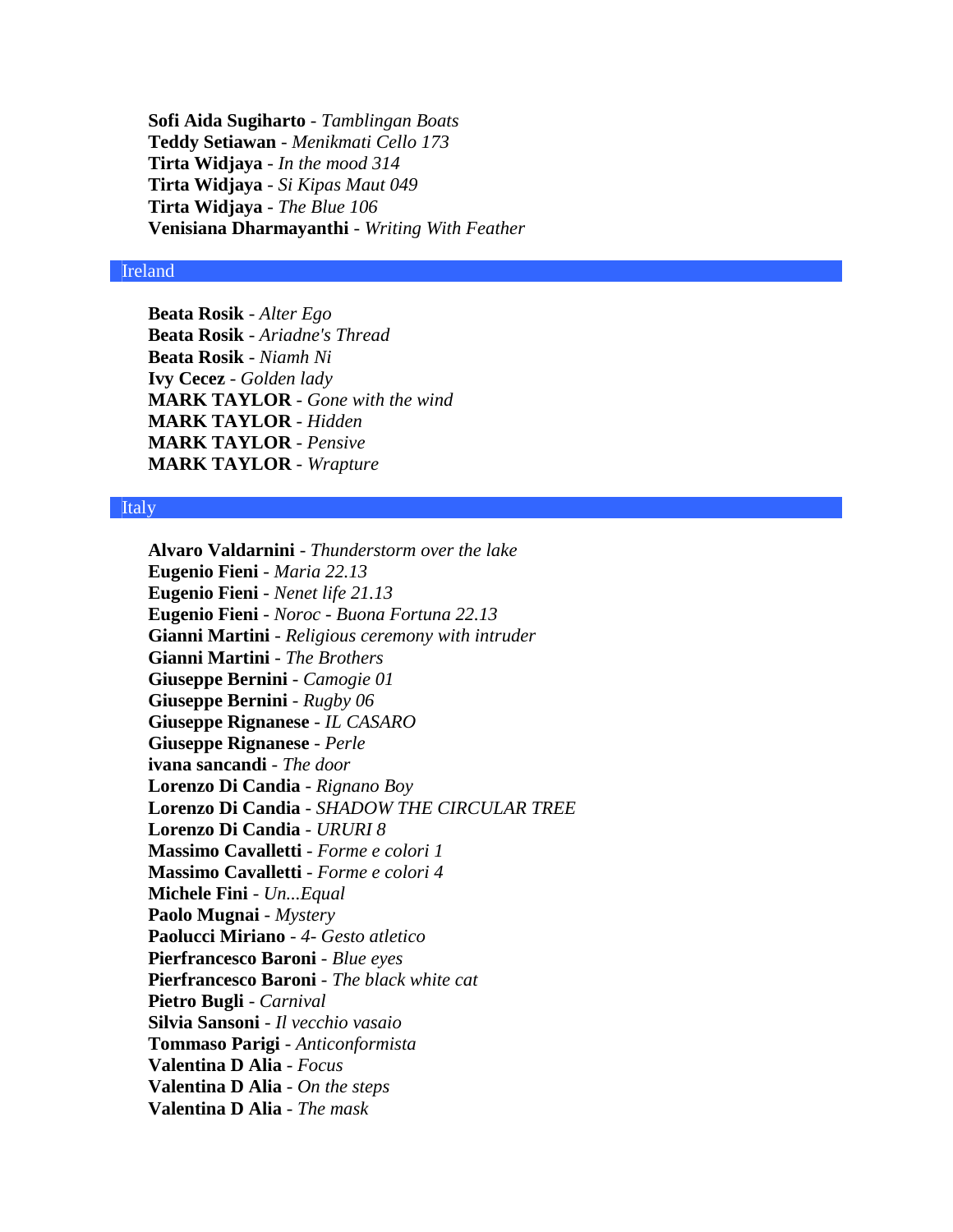#### Kuwait

**Faisal Alloughani** - *Insistency* **Faisal Alloughani** - *swimmer 38* **Faisal Alloughani** - *swimmer 45*

### Luxembourg

**Romain Clement** - *Listen the music* **Romain Clement** - *Suitcase in the fog*

### Macau

**Sherman Cheang** - *Happy Child*

### Malaysia

**Chiong Soon Tiong** - *Slender Waist 04*

# New Zealand

**Andy Rae** - *Fly* **Liz Hardley** - *Retribution* **Markham Mail** - *City in the sky* **Markham Mail** - *On the escalator*

### Northern Ireland

**Cyril Boyd** - *Floral Beauty* **Cyril Boyd** - *Saucy Goth* **Cyril Boyd** - *Secret Veil*

### Norway

**Atle Sveen** - *Ivory Flame and orange curtains II* **Atle Sveen** - *Laetitia jump II* **Atle Sveen** - *Laetitia on toes II* **Atle Sveen** - *The Fox and the Cat* **Kjersti Holst** - *friends on a morning walk*

# Poland

**Kamila Wisniewska-Halka** - *Breakfast* **Kamila Wisniewska-Halka** - *Take A Rest* **Kamila Wisniewska-Halka** - *Wrapped In Gold* **Sebastian Kuczynski** - *COVID-19 time portrait*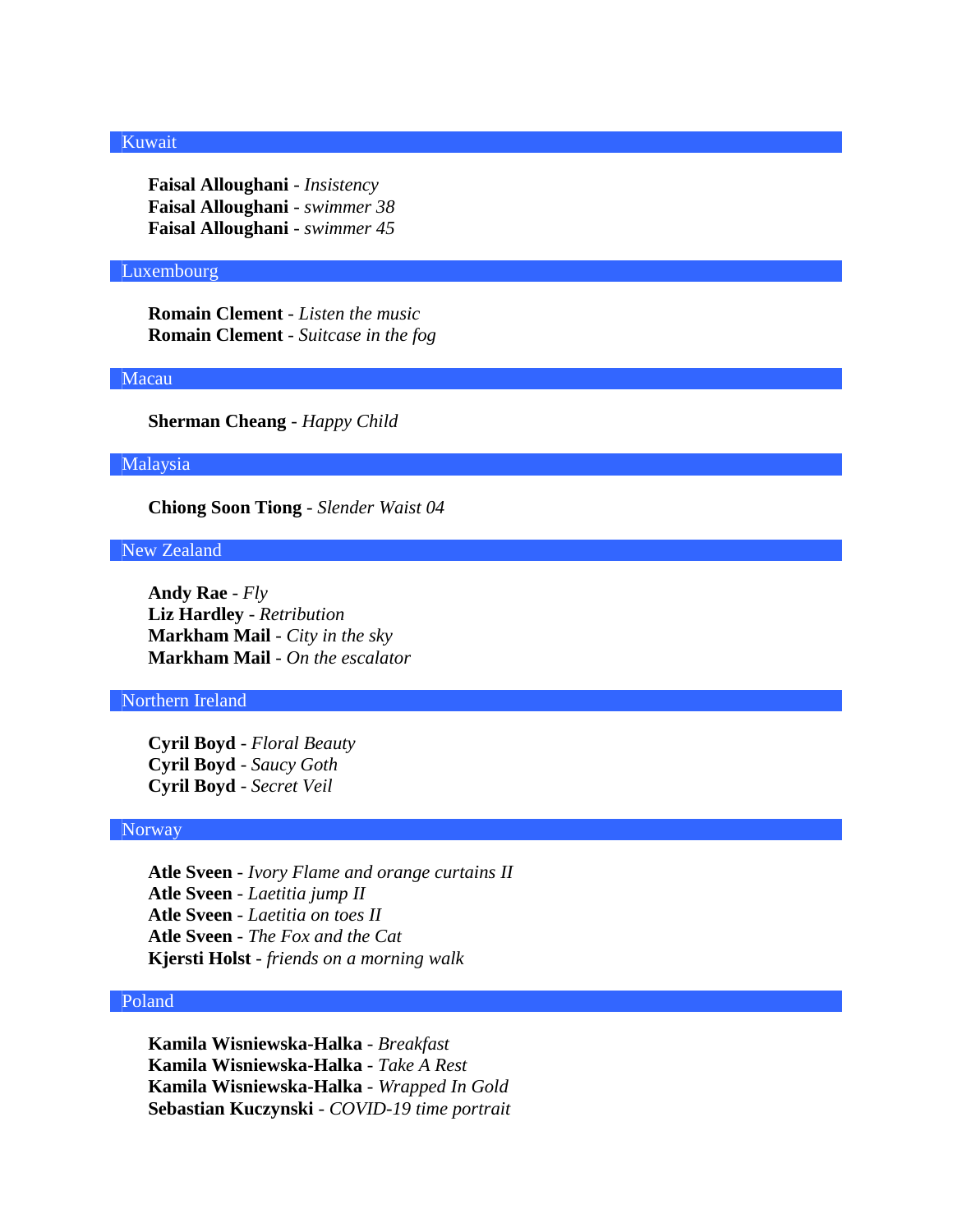**Sebastian Kuczynski** - *Live 1* **Sebastian Kuczynski** - *Walking in Dolomites 2*

#### **Qatar**

**Ahmed Mohamed Hassan** - *Blue Reflection* **Ahmed Mohamed Hassan** - *Strange Hand*

#### Scotland

**Alexandra McOrist** - *What happens next*

### Serbia

**Aleksandar Jocic** - *Curiosity* **Aleksandar Jocic** - *Eye* **Aleksandar Jocic** - *Life is a story* **Edo Iglic** - *For her ears only 1* **Edo Iglic** - *Portrait of Ana color running girl* **Edo Iglic** - *Seduction of clowns* **Ivan Maksimovic** - *Cuvari manastira* **Ivan Maksimovic** - *Sladost* **JOVAN DJIKIC** - *Maska IX* **JOVAN DJIKIC** - *Maska XI* **Slobodan Cavic** - *Flight to victory* **Slobodan Cavic** - *Milica 2* **Slobodan Cavic** - *Waiting* **Vojislav Lukovic** - *Holy service* **Vojislav Lukovic** - *Portrait with polar hood* **Vojislav Lukovic** - *Soul saturday* **Vojislav Lukovic** - *The Patriarchs Prayer* **Vojislav Vojo Pesterac** - *Bane 7562* **Vojislav Vojo Pesterac** - *Life goes on 5882* **Vojislav Vojo Pesterac** - *Shanghai 6634* **Vojislav Vojo Pesterac** - *Spa 375*

#### Singapore

**Lee Eng Tan** - *Creepy Doll 13* **Lee Eng Tan** - *Lofoten Winter 7*

#### Slovenia

**TOMI KRIZAJ** - *SUNSET*

Spain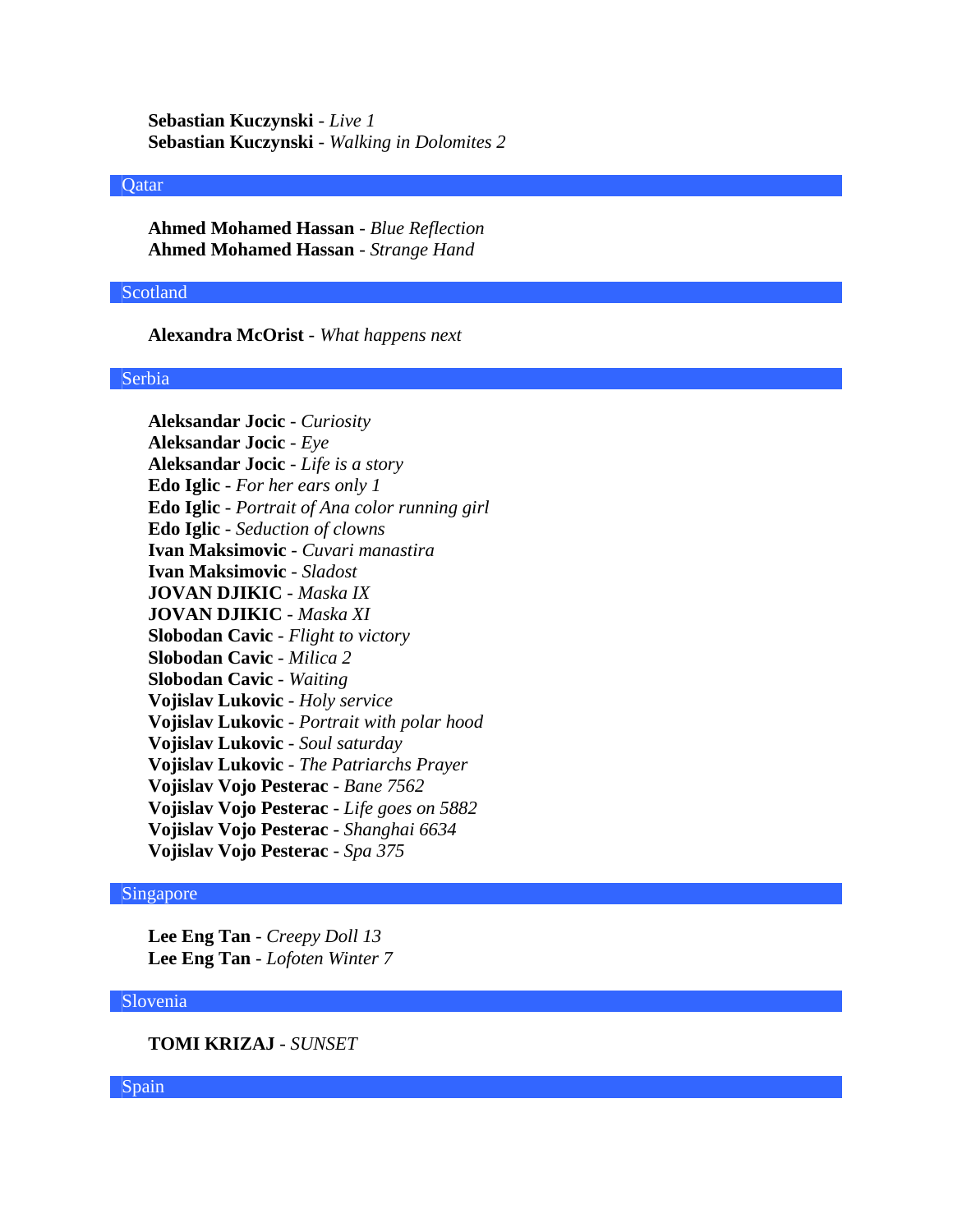# **ALBERTO JOSE MORENO JURADO** - *MAGIC STOKNESS*

**Joan Gil** - *Spiderwoman v3* **Manel Puigcerver** - *The elegance of dancers*

### Sri Lanka

**Manju Alahakoon** - *Away from the bright lights* **Manju Alahakoon** - *I dreamt no one listened* **Manju Alahakoon** - *SAVE US*

# Sweden

**Lars-Hakan Hansson** - *W Jay fast 8472* **Peter Reichel** - *Harbor*

### **Switzerland**

**Martin Zurmuhle** - *Red and Blue Light II* **Niklaus Fringeli** - *Nelly\_16*

### Taiwan

**Chin Tzu Weng** - *Rush13* **Chin Tzu Weng** - *When snow feathers fly04011* **Chin Tzu Weng** - *When the roses fly01012* **Hsiu-Chin Lee** - *traditional craft* **Jen-Chieh Chang** - *Down stairs 1* **Jen-Chieh Chang** - *Down stairs 4* **Jen-Chieh Chang** - *Isolte 2* **Jui-Ching Tai** - *color swan dance* **Jui-Ching Tai** - *goddess scattered flowers* **Jui-Ching Tai** - *Veiled Dance 3* **WEI CHANG KUO** - *Gaze* **WEI CHANG KUO** - *Interactive* **WEI CHANG KUO** - *Joyous* **WEI CHANG KUO** - *Vast*

#### Turkey

**Niso Nisim Macoro** - *Gazelle 5* **Niso Nisim Macoro** - *Idil 3*

#### USA

**Bac Bui** - *Sand Dunes* **Bob Chiu** - *Scorching desert44* **Ken Weaver** - *Backstroke Red Cap*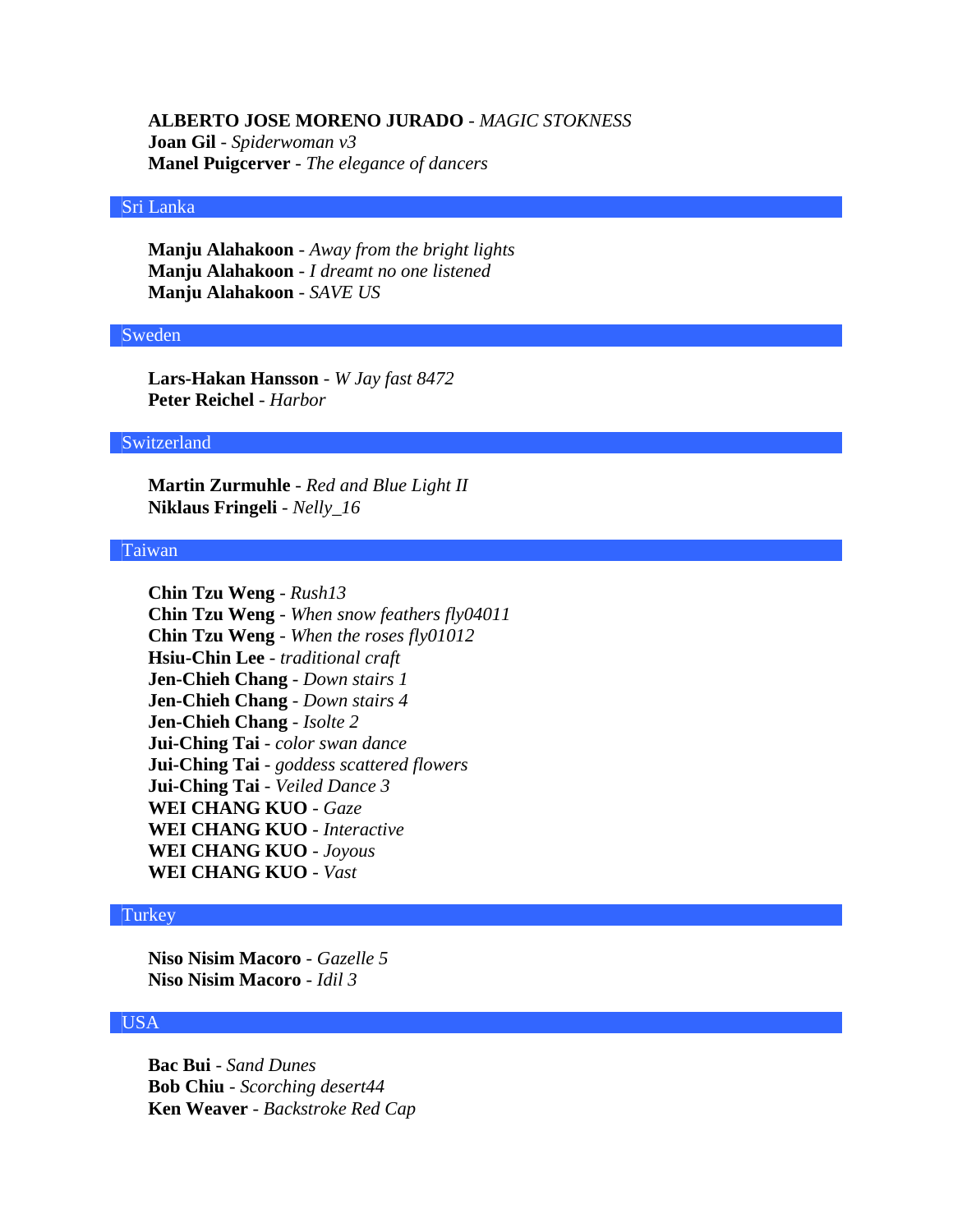**Kevin Bacher** - *Isaac's Angel* **Susan Cowles** - *Belen Showing Off In Black* **Susan Cowles** - *Dark Fairy Irwindale--* **Susan Cowles** - *Miss Pink Anna* **Susan Cowles** - *Shayna In Spring White Hat* **Xiao Xiao** - *Clouds haunt*

# Vietnam

**Duong Duy Khang** - *bien que huong - 2* **Duong Duy Khang** - *song que* **HAO DANG** - *Khoi thuoc suy tu* **HAO DANG** - *Vac go* **Manh Cuong Vu** - *SUMMER ON THE LOTUS POND No2*

# **Wales**

**Andy Polakowski** - *Sunday Walk with R2-D2*

 $8<sup>th</sup>$  Circular Exhibition of Photography

# **"TOWER CIRCUIT 2022"**

**Salon Ruma**

**FIAP** 2022/095 **PSA** 2022-168 **FSS** 2022/20

**Accepted** Theme **C) Open Monochrome**

Argentina

**ANA ROBLES** - *Aprendiendo 2* **ANA ROBLES** - *Don Faustino* **ANA ROBLES** - *Mundari 11* **ANA ROBLES** - *Nilo Blanco Mundari 2* **Hector Rabinovich** - *aldeana vietnamita* **Hector Rabinovich** - *cafetín* **Hector Rabinovich** - *fumando un pucho*

# Australia

**Ann Smallegange** - *Tattoo Man* **Graeme Watson** - *That Way* **Jennifer Fawkes** - *Leap of Faith* **Jennifer Fawkes** - *Wonder Woman* **Keith O'Brien** - *Madeleine-2* **Keith Seidel** - *Anne* **Kerrie Gerlach** - *Renee*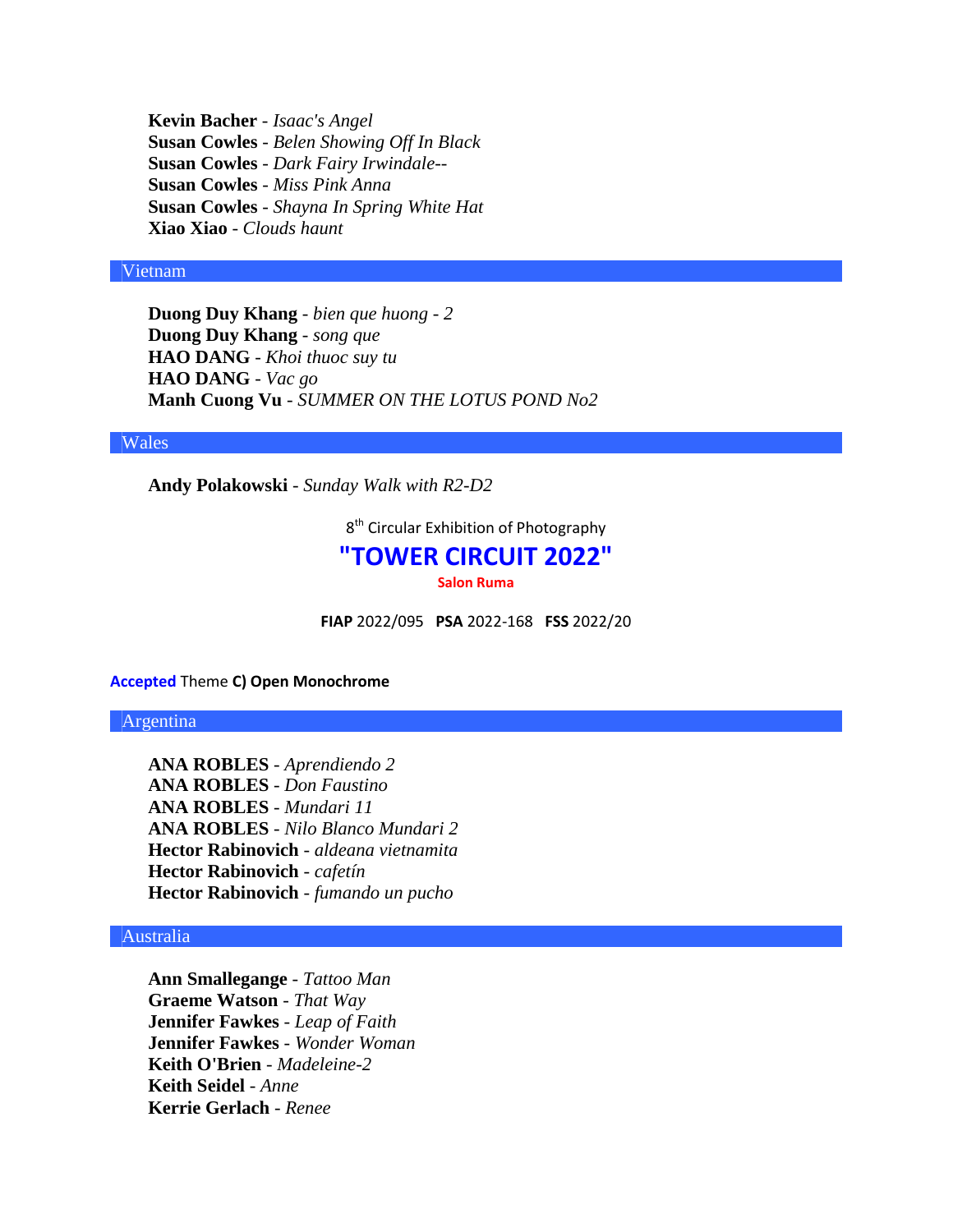**Leanne Robson** - *Alone* **Noelene Kuzman** - *Greta 5501* **Robert Clarke** - *Amazing mohawk* **Robert Clarke** - *Sunset surf* **Yongxiong Ling** - *Beauty line bw* **Yongxiong Ling** - *Strong tree*

# Austria

**Thomas Pichler** - *Denisa 3* **Thomas Pichler** - *Leonella* **Thomas Pichler** - *Paula 3* **Thomas Pichler** - *Sexy 4*

# Belgium

**Claude Simon** - *Himba deep worry* **Claude Simon** - *Himba girl and ombware* **FRANCIS NICOLL** - *Veronika in Light 6* **Gerard Verbecelte** - *Evening echoes* **Jean-Pierre Defraigne** - *Des pas vers la science* **Jean-Pierre Defraigne** - *Un message sans doute urgent*

### Canada

**Nick Delany** - *Alaska Wilderness*

# China

**Bangjun Xiang** - *Left-behind elderly* **Chunjie Wang** - *Twilight years* **Dong Zhu** - *fight* **Gaochao Hong** - *Farming* **Gaochao Hong** - *Majestic* **Guizhong Guo** - *The land of faith* **Guomei Yang** - *Parade ability* **Haijun Zheng** - *Pleasant time* **Haijun Zheng** - *Twins* **Houyu Liu** - *Desolation* **Huizhen Chen** - *Asking Buddha* **Jiangchuan Tong** - *The zhuang in black* **Jianjun Huang** - *Liangshan elder* **Jianping Li** - *Compete in paddy field* **Jianping Li** - *Sprint of bull running* **Jie Zhang** - *Childishness* **Jinan Xu** - *Desire* **Jinan Xu** - *The elder*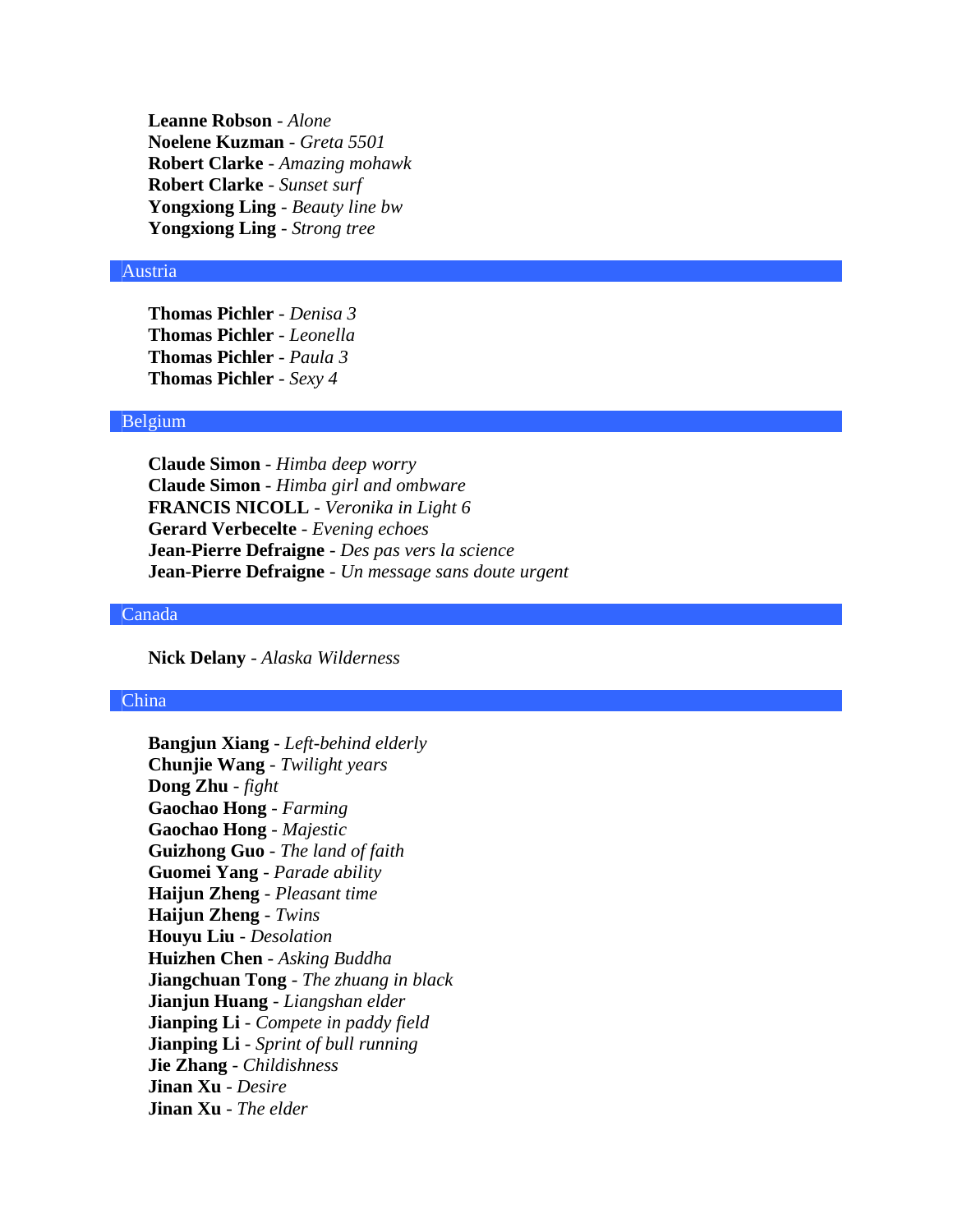**Jinfang Hao** - *Fierce fighting 1* **Jinli Zhao** - *Ancient Heicheng City in Desert* **Jinli Zhao** - *Over the cliff* **Jurong Yu** - *Elks* **Jurong Yu** - *Life in Daliangshan 19* **Jurong Yu** - *Life in Daliangshan16* **Liang Wu** - *Conjugal love* **Liang Wu** - *Fishing* **Shengfu Jiao** - *Grazing on the plateau* **Shicong Qiu** - *my treasure in palm* **Shicong Qiu** - *praying old man* **Tian Zhong** - *Girl between lattice windows* **Tian Zhong** - *Terrace* **Xiaoli Li** - *Love around* **Xiaoping Xiang** - *family* **Xiaoping Xiang** - *love* **Xiongbin Zuo** - *friends* **Yang Li** - *shadow* **Yaojian Sheng** - *Chicken vendor* **Yaping Ma** - *Tibetan girl* **Yi Nie** - *love* **Yu Zhang** - *Hope* **Yu Zhang** - *Paternal love* **Zongying Wang** - *play with my friend* **Zongying Wang** - *Strong father* **Zuping Zhang** - *Desire* **Zuping Zhang** - *Verve*

#### Cyprus

**Thanasis Hadjipavlou** - *Inspire* **Thanasis Hadjipavlou** - *Trust yourself*

# Denmark

**Jorgen Kristensen** - *Model N28*

# England

**Alistair Balharrie** - *Locked Behind Glass* **Barbara Jenkin** - *Cool and Calm* **Barbara Jenkin** - *Dark Beads* **Barbara Jenkin** - *Discus Dom* **Barbara Jenkin** - *Prisoner of Faith* **Carol Hyett** - *The Look* **Carol Hyett** - *Thoughtful* **Carol Hyett** - *Togetherness*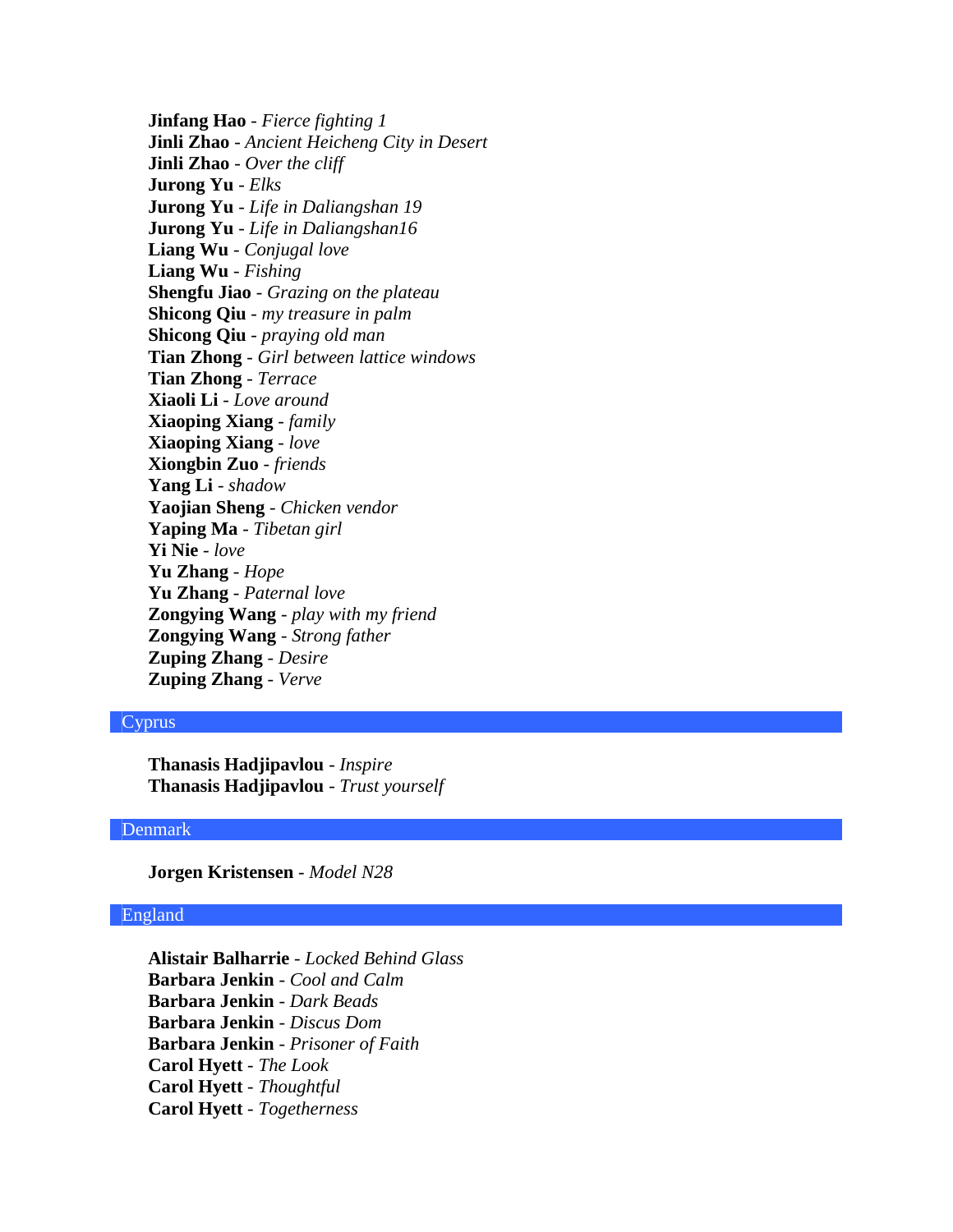**Charles Ashton** - *Pass The Bucket* **Charles Shepherd** - *Nikki 02* **Charles Shepherd** - *Sarah 08* **Charles Shepherd** - *The violin* **Darren Pullman** - *Wooden Tree* **Jay Hallsworth** - *Lady Behind The Veil* **Jay Hallsworth** - *Portrait Of Gary* **Jay Hallsworth** - *The Teacher* **Jim Munday** - *Raging Sea* **Johhn Wilderspin** - *Flour power* **Michael Lane** - *Wanting to Pose* **Wendy Allard** - *Discus Thrower* **Wendy Allard** - *Masked Stranger* **Wendy Allard** - *One Eyed Warrior*

# Finland

**Janne Lehti** - *Art of woman body* **Janne Lehti** - *Lines* **Janne Lehti** - *Mr. Bond* **Janne Lehti** - *Woman Body Lines* **Juha Jokinen** - *Drops 5* **Juha Jokinen** - *Nude pose 5* **Leena-Maija Lindqvist** - *Sweethearts* **Pertti Ylinen** - *Katri 1e*

# France

**Catherine Juillerat** - *The dance lesson* **Christian Mangeot** - *Olivia I* **Christian Mangeot** - *Olivia II* **Christian Mangeot** - *Olivia III* **Regis RAMPNOUX** - *Nude 5*

#### **Germany**

**Birgit Pustelnik** - *Grand Tower* **Christian Scholz** - *Gelangweilt* **Herdis Halvas-Nielsen** - *Zebra group* **Ursula Bruder** - *ageing with dignity 1* **Ursula Bruder** - *Tanja 5*

### **Greece**

**EVA LAMBROPOULOU** - *FOUR FRIENDS* **EVA LAMBROPOULOU** - *JOURNEY TO LIGHT*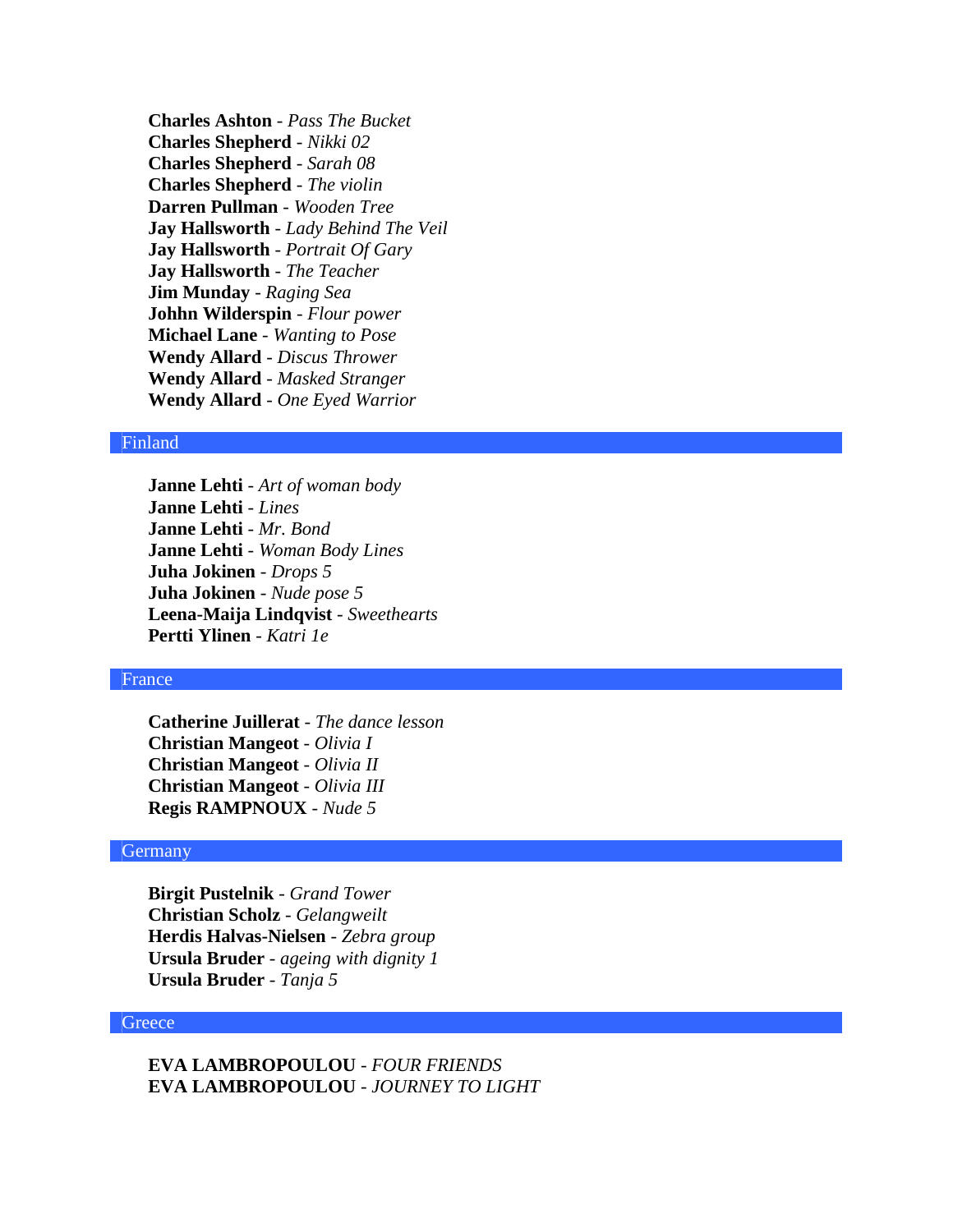# Hong Kong

**Ching Ching Chan** - *Eternal Tunnel* **Ching Ching Chan** - *My Other Half* **Ching Ching Chan** - *Red Carpet* **DIANA CHAN** - *Mantis* **Mandy Chan** - *Guilin 02 bw* **VOON WAH WONG** - *Tibetan 81*

#### **Hungary**

**dr Pap Gizella** - *Contours* **dr Pap Gizella** - *Statue of beauty* **dr Pap Gizella** - *Thőgetherness* **Gabriella Jerszi** - *Peepers* **Gyongyi Hipsagh** - *Explanation* **Gyongyi Hipsagh** - *Thought* **Istvan Kerekes** - *Gipsy chieftains* **Istvan Kerekes** - *Shepherd life* **Istvan Kerekes** - *Soulmates* **Istvan Kerekes** - *The ill dog*

# India

**BARUN SINHA** - *Candle and snow 2333 b* **BARUN SINHA** - *Candle holder 2328 b* **BARUN SINHA** - *Rupali 2339 b* **Indranil Ghosh Dastidar** - *A few puffs more* **Indranil Ghosh Dastidar** - *Sadhu with the pet* **SUDHIR SAXENA** - *FULFILMENT* **SUDHIR SAXENA** - *MY LOVE*

### Indonesia

**ajar setiadi** - *broken everywhere* **ajar setiadi** - *Splash Woman* **Andreas Kosasih** - *ANCIENT BALINESE 14* **Ang Michael Sidharta** - *cleaning the building* **Ang Michael Sidharta** - *me time* **Aris Sanjaya** - *Ancient Fisherman 369* **Aris Sanjaya** - *Building glass cleaner 432* **Aris Sanjaya** - *Kashmir Little Girl 002* **Cindy Agustiningsih Budiono** - *Love in Color* **Cindy Agustiningsih Budiono** - *Puppets Show* **David Somali-Chow** - *Young beauty in red* **Edwin Setiabudi** - *Ratu* **Erwin Gucci** - *Burung Seriwang Asia 01*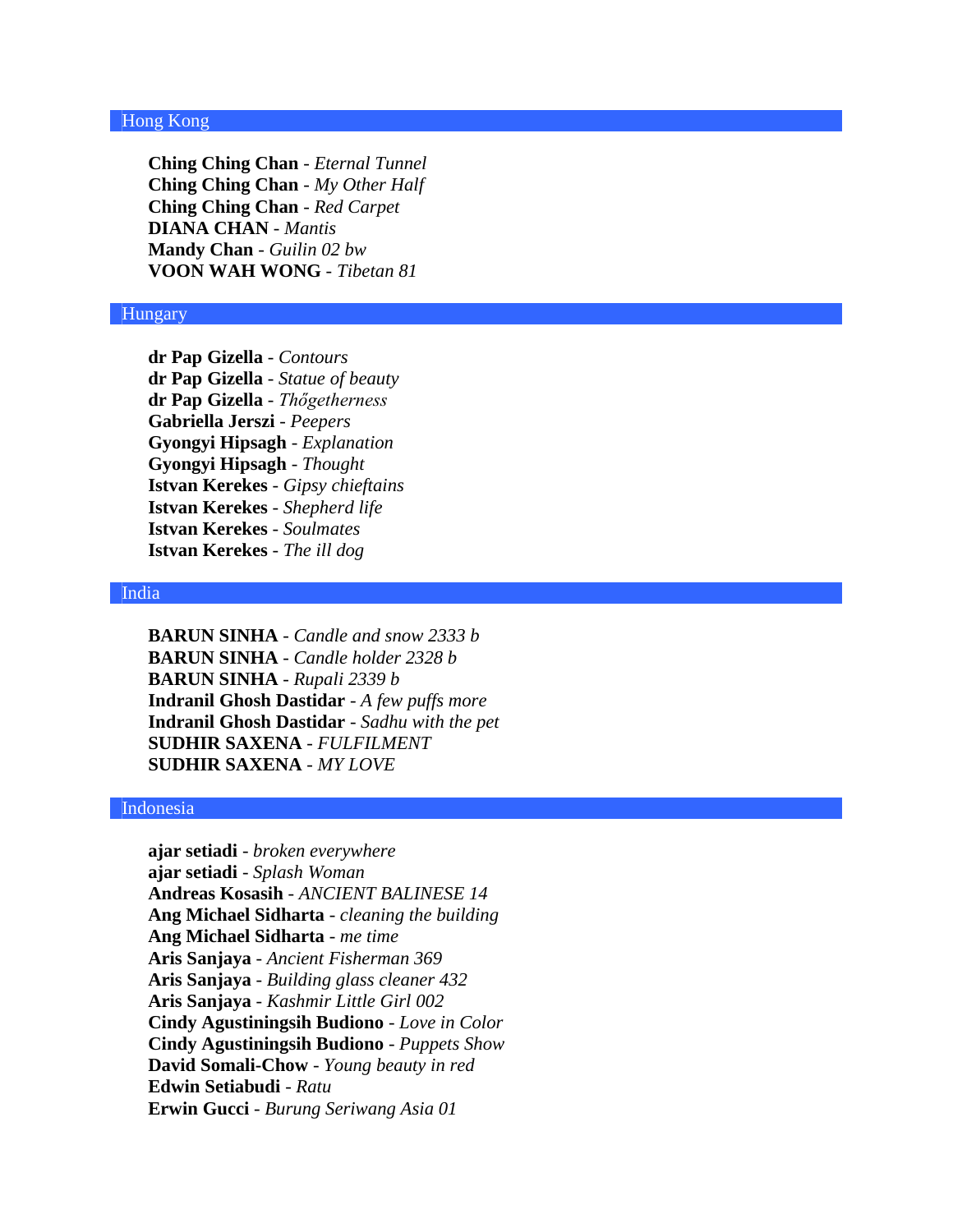**Flora Rikin** - *Queen of gambit 452* **Flora Rikin** - *Re read 929* **Flora Rikin** - *Show your Expression 662* **Hans Justin** - *Carmine 01* **Hans Justin** - *Dark Past* **Hans Justin** - *Flying Colors 01* **Hans Justin** - *Tendu* **Hardiono Pusponegoro** - *Happy behind broken window* **Hardiono Pusponegoro** - *Old scientist* **Irine Wiguno** - *Set on Fire* **Irine Wiguno** - *Turning Around* **J. Teguh Widjaja** - *WALK WITH MY SHADOW* **Kamelia Kusuma** - *A Herd Wild Horses* **Kamelia Kusuma** - *A man and his Horse* **Lisdiyanto Suhardjo** - *Puppet Master* **Lita Legowo** - *Between lines* **Lita Legowo** - *Walk of Frame* **Lita Legowo** - *Wind Bender* **Mahendra Putra Lim** - *Giliranku kapan 939* **MARIA ADRIANI** - *Full Effort* **Martha Suherman** - *FLORAL 368* **Parulian Parulian** - *Lupa* **Rohani Tanasal** - *cukul BW* **Rubby Adhisuria** - *friendship forever* **Rubby Adhisuria** - *soulmate* **Rubby Adhisuria** - *Traditional puppet show* **Sally Widjaja** - *Desperate* **Sally Widjaja** - *Kingfisher Bird* **Sally Widjaja** - *Reading at available light* **Saskia Safiani** - *Cleaning* **Saskia Safiani** - *Praying* **Teddy Setiawan** - *Inpirasiku 251* **Teddy Setiawan** - *The Hero 66* **Tirta Widjaya** - *My Mask 911.jpg* **Tirta Widjaya** - *Smoking 816* **Triono Adisuroso** - *A couple dancers* **Triono Adisuroso** - *A young ballerina* **Venisiana Dharmayanthi** - *CNY Haircut* **Venisiana Dharmayanthi** - *Small Date*

### Ireland

**Aleksandar Sasic** - *May S* **Beata Rosik** - *In The Web* **Beata Rosik** - *The Feathers* **Gerard Kelleher** - *Evening Stroll* **Ivy Cecez** - *Side shadow*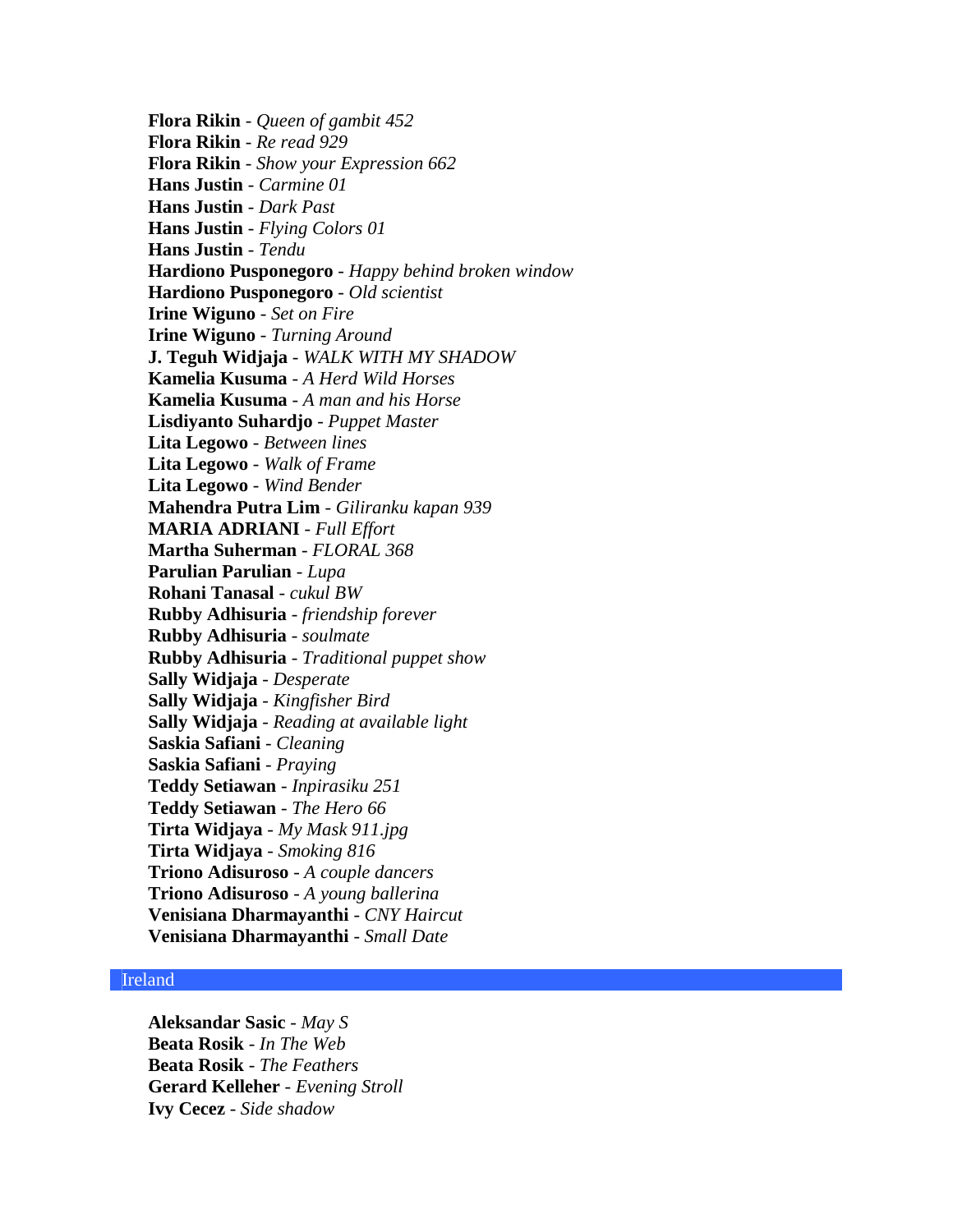**MARK TAYLOR** - *Amour* **MARK TAYLOR** - *Samuel Beckett Dublin*

#### Italy

**Alvaro Valdarnini** - *The man of the steam locomotive* **domenico lorenzoni** - *il macchinista* **Enzo Righeschi** - *Museo Ferragamo* **Eugenio Fieni** - *Uzbekistan 21.03* **Gianni Martini** - *Body painting 20* **Gianni Martini** - *The baby bath* **Giuseppe Bernini** - *Strade Bianche 5* **Giuseppe Bernini** - *Under the arch* **ivana sancandi** - *Old sage* **ivana sancandi** - *Ty Tao* **Martina Meoli** - *Surf 03* **Massimo Cavalletti** - *Teatro del Silenzio* **Michele Fini** - *Marcella* **Paolo Mugnai** - *Trasparenze* **Paolucci Miriano** - *3- Il volto della fatica* **ROBERTO COLOMBO** - *Pandora* **Silvia Sansoni** - *Sguardi* **Tommaso Parigi** - *Primo Appuntamento* **Valentina D Alia** - *Swirling climb* **Veniero Rubboli** - *Train Driver* **Vincenzo Di Panfilo** - *Mio fratello*

#### Kuwait

**Faisal Alloughani** - *knight 3*

# Luxembourg

**Romain Clement** - *The Vamp* **Romain Clement** - *Wheel*

### Malta

**Gottfried Catania** - *Curves 2*

# New Zealand

**Andy Rae** - *What goes Up Must Come Down* **Ann Bastion** - *Men Chatting* **Liz Hardley** - *Namaste*

Northern Ireland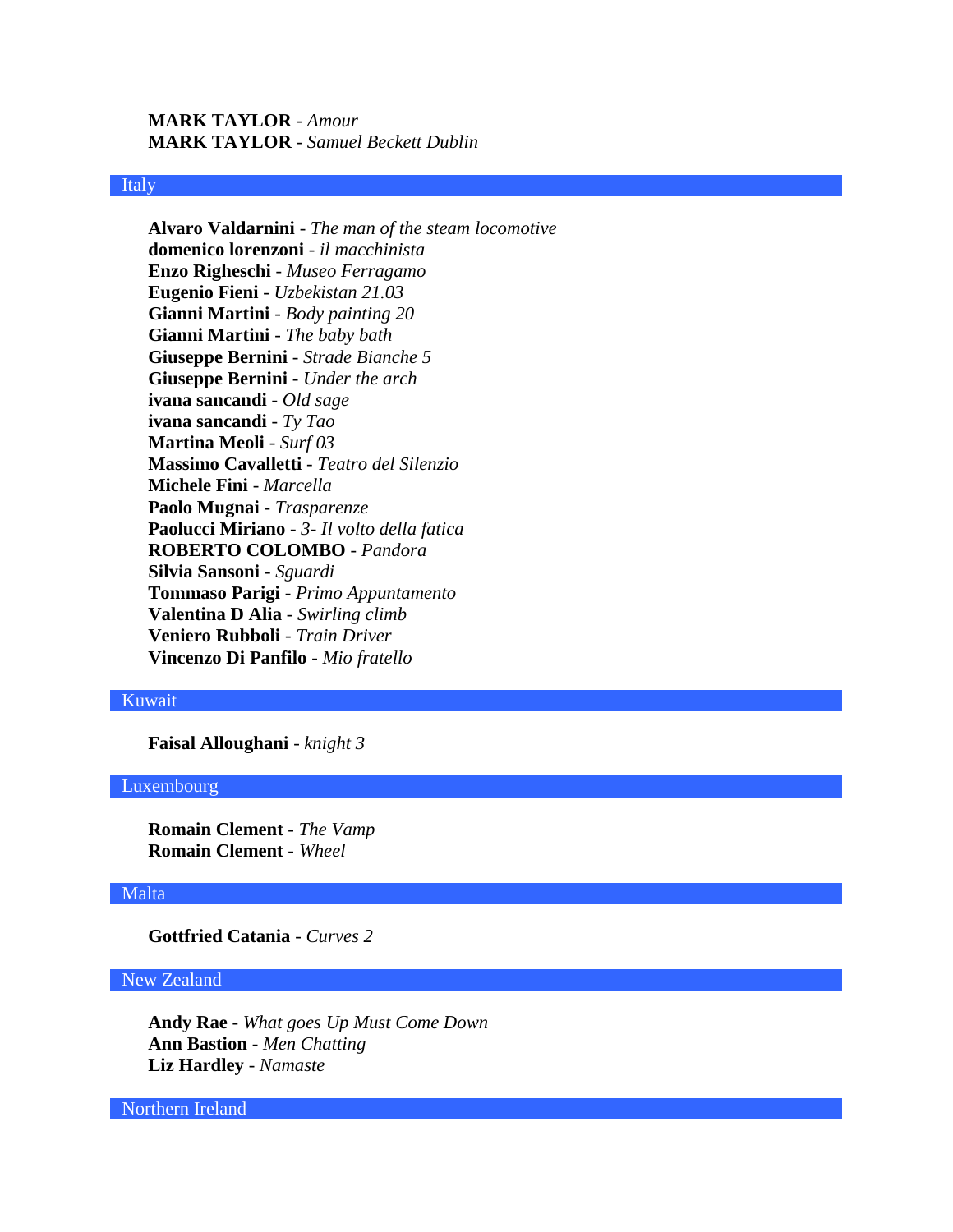**Cyril Boyd** - *Chainmail chic* **Cyril Boyd** - *Cross my heart* **Cyril Boyd** - *Grab hold* **Cyril Boyd** - *Ouch*

### **Norway**

**Atle Sveen** - *Ivory Flame behind curtain II* **Atle Sveen** - *Laetitia backward bend II* **Atle Sveen** - *Laetitia X* **Geir Arnesen** - *Christoffer* **Geir Arnesen** - *Climbing woman* **Geir Arnesen** - *Couple in fog* **Geir Arnesen** - *Elle Beth 3* **Kjersti Holst** - *man and the birds* **Kjersti Holst** - *the loneliness of a woman* **Nina Jonsson** - *Close friends*

#### **O**atar

**Ahmed Mohamed Hassan** - *Black Conical* **Ahmed Mohamed Hassan** - *Cat BW* **Ahmed Mohamed Hassan** - *Five Fingers BW*

# Serbia

**Aleksandar Jocic** - *A Hat* **Aleksandar Jocic** - *Alms* **Aleksandar Jocic** - *Shadow on the wall* **Borislav Milovanovic** - *Julia* **Borislav Milovanovic** - *Master* **Edo Iglic** - *Championship celebration 1* **Edo Iglic** - *Forgotten charity* **Edo Iglic** - *Patrijarh Irinej* **JOVAN DJIKIC** - *Predah* **JOVAN DJIKIC** - *Uspomena* **Slobodan Cavic** - *From today to tomorrow* **Slobodan Cavic** - *Music for the soul 2* **Slobodan Cavic** - *Prayer for the soul* **Vojislav Lukovic** - *Altar scene* **Vojislav Lukovic** - *Stasidia 2* **Vojislav Lukovic** - *The Blessing of the Five Loaves* **Vojislav Vojo Pesterac** - *Alice 6931* **Vojislav Vojo Pesterac** - *Arena 319* **Vojislav Vojo Pesterac** - *Fog 8643* **Vojislav Vojo Pesterac** - *Good lighte 1321*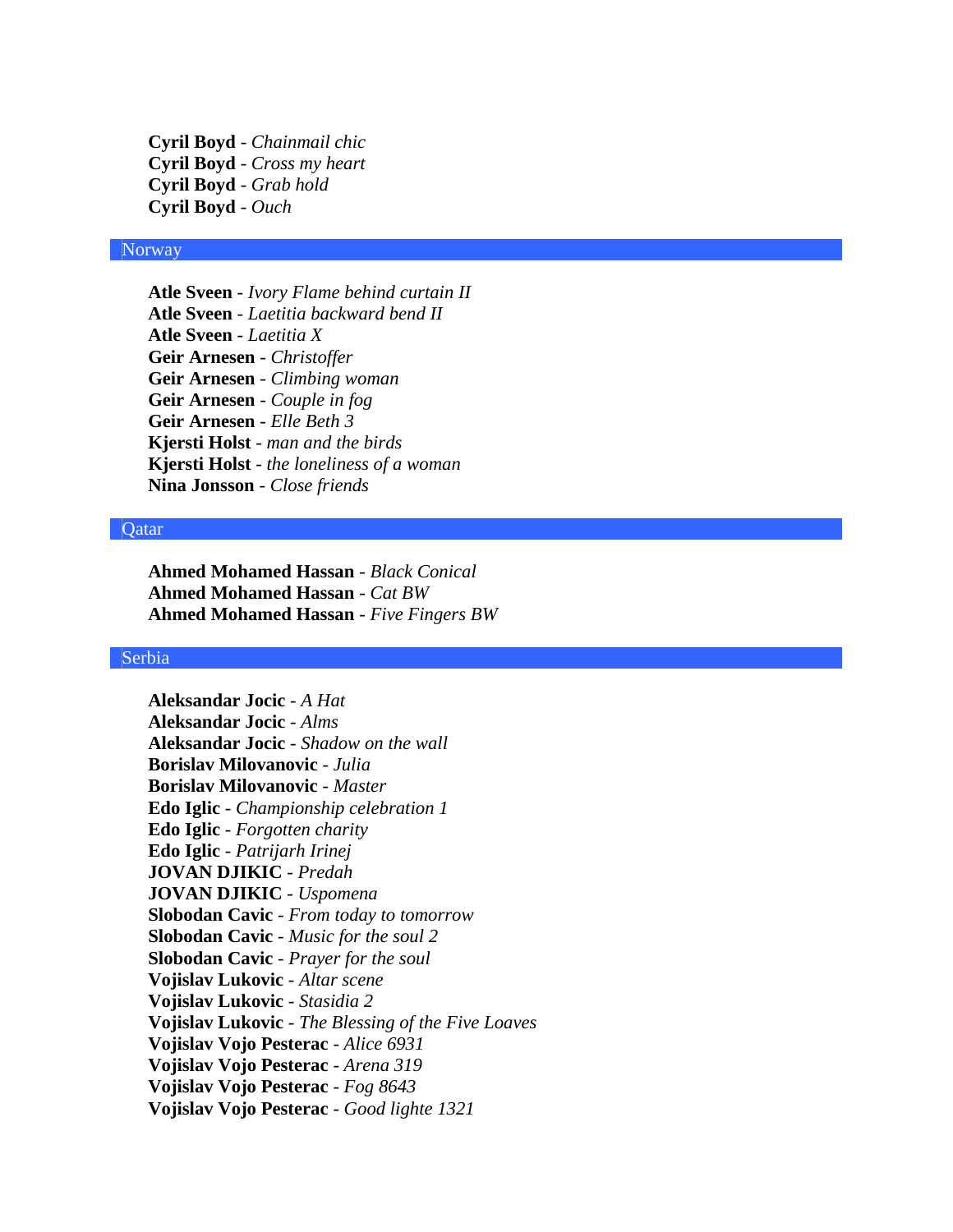### Slovenia

**Aleksander Cufar** - *Lady-BW11* **Jana Ajlec** - *U.S* **Janez Podnar** - *Misty Morning 02*

## South Africa

### **David Wilson** - *Through a Window*

#### Spain

**Joan Gil** - *Ballet and gauzes* **Joan Gil** - *Fetal* **Manel Puigcerver** - *Acroyoguis sit down like this* **Manel Puigcerver** - *Dreaming* **Manel Puigcerver** - *The elegance of dance*

#### Sri Lanka

**Manju Alahakoon** - *By the stroke of midnight* **Manju Alahakoon** - *GIANT*

#### Sweden

**Lars-Hakan Hansson** - *Cuban 5056* **Lars-Hakan Hansson** - *W Tobi 2175* **Peter Reichel** - *Dagny 94* **Peter Reichel** - *Exit*

# Switzerland

**Martin Zurmuhle** - *A Pale Serenity B&W* **Martin Zurmuhle** - *Lava Lines B&W* **Martin Zurmuhle** - *Nordic Waterfall B&W* **Niklaus Fringeli** - *Nelly\_11*

### Taiwan

**Chin Tzu Weng** - *Sakura mountain02012* **Chin Tzu Weng** - *time to eat02014* **Hsiu-Chin Lee** - *Light up* **Hsiu-Chin Lee** - *Warrior of life* **Jen-Chieh Chang** - *Hand in hand* **Jui-Ching Tai** - *beautiful ballet* **Jui-Ching Tai** - *Veiled Dance*